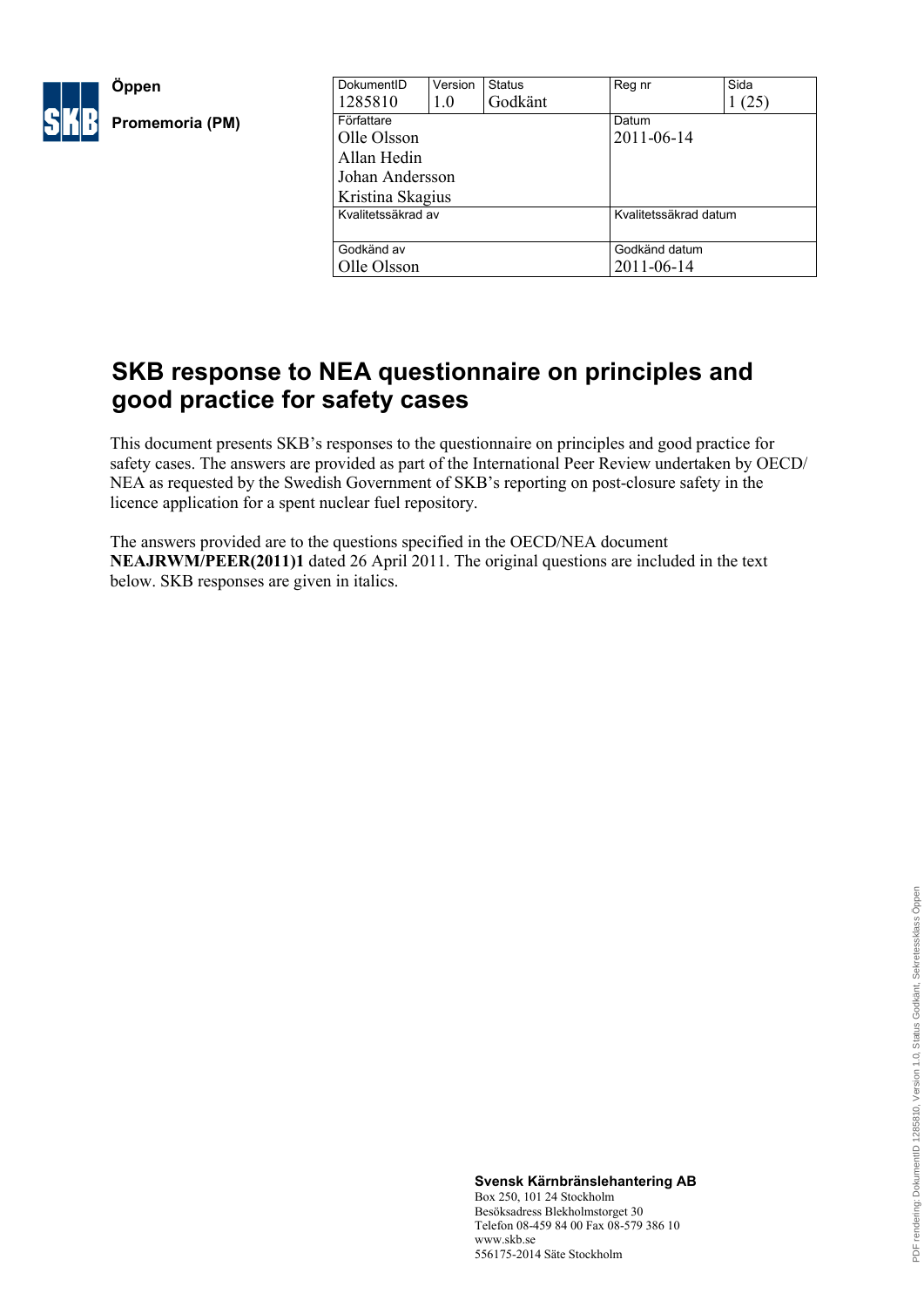### **I. Managing the overall programme**

### *I.1 Programme constraints*

A number of factors constrain the way in which the planning and implementation of a repository proceeds. These include programme constraints that apply at all stages of a waste-management programme, as well as practical constraints that apply at a particular stage of development.

### **Which of the following constraints apply to the current project and where are they described in the project documentation?**

a) Various strategic decisions determined at national level (e.g. to pursue, in addition to the domestic option, the possibility of international disposal options, to reprocess or dispose of spent fuel directly, to investigate one or more host rock options, to examine more than one design option, and to implement the repository in stages, beginning with an initial "demonstration repository" for a portion of the waste to be disposed, etc.).

*In the 1970s the question of management of the radioactive waste came to the fore in the political debate. The result of this political involvement was a statutory requirement passed in 1977 – the Stipulations Act, which stated that the spent fuel should either be reprocessed or emplaced in an "absolutely safe" final repository. In 1984 the Stipulations Act was superseded by the Nuclear Activities Act.*

*In response to the Stipulations Act, the nuclear power producers assigned their company SKBF (now SKB) the task of working out a proposal for how to take care of the spent fuel. The first proposals, presented 1977 and 1978, were based on the two alternatives offered by the Stipulations Act: final disposal after reprocessing, and final disposal without reprocessing. The report "Final storage of spent nuclear fuel – KBS-3" was presented in May 1983 and was based on direct disposal of spent fuel. Reprocessing has since then not been considered a suitable option in Sweden. The concept presented in that report, the present KBS-3 method, has since then been further developed and now has the design described in the licence application.*

*Since the early 1980s alternative strategies and methods have been studied, evaluated and compared to the KBS-3 method. SKB's conclusion from the comparisons made is that the KBS-3 method is the favoured option. See SKB P-10-47.*

*Swedish law requires that final disposal of spent nuclear fuel is made within the boundaries of Sweden. Suitable host rock formations can in Sweden be found in crystalline bedrock and several such sites with different geological conditions were investigated in 1970s and 1980s. The principle of voluntary participation of potential host communities for the final repository was introduced in 1992. Feasibility (desk top) studies were made in 8 municipalities followed by comprehensive site investigations of the Forsmark site in Östhammar municipality and the Laxemar site in Oskarhsamn Municipality. Forsmark was selected in 2009 as it provided better prospects for achieving long-term safety. See SKB R-11-07.*

*A summary of major strategic decisions of the Swedish radioactive waste management programme can be found in the latest RD&D programme, SKB TR-10-63 sect 1.3.*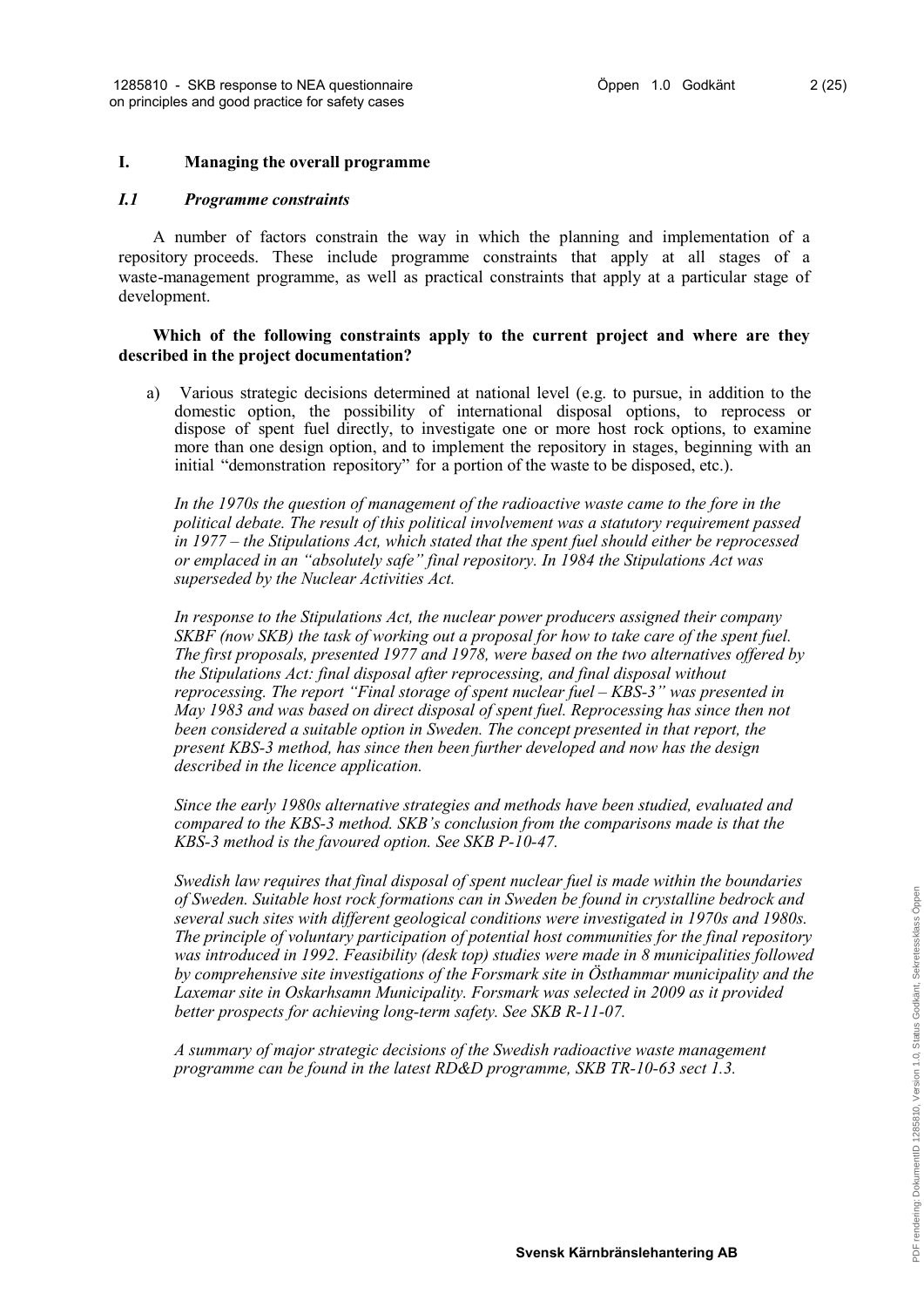b) Legal requirements (e.g., roles of relevant organisations, transparency laws, and requirements for providing a degree of retrievability in design).

*The legal framework is adequately described in the Terms of Reference for the International Peer Review. Some more details on technical requirements are provided in the SR-Site main report sect 1.4 and Appendix A.* 

*There are no requirements on retrievability in Swedish legislation. Even if there is no intention of retrieval of deposited canisters after closure, it would be resource-consuming but not impossible to retrieve canisters deposited using KBS-3.*

c) Time constraints on repository implementation, which may be affected, for example, by the capacity available for interim storage.

*Operation of the final repository is planned to commence in 2025. The interim storage facility (Clab) currently has a licence to store 8,000 tonnes of spent fuel. According to today's forecasts this amount will be reached 2023. Hence, SKB needs to use the possibility to increase the licensed storage capacity to 10,000 tonnes which would be reached approximately 2030. See TR-10-63 sect 3.3.* 

d) The licensing framework requiring a safety case to be made at defined points within the planning and development programme.

*This is adequately described in the Terms of Reference for the International Peer Review, the section on a stepwise licensing process.*

e) The regulatory framework, e.g., assessment endpoints and timeframes.

*The time scale of a safety assessment for a final repository for spent nuclear fuel should be one million years after closure, see further SR-Site main report Section 2.4. A detailed risk analysis is required for the first thousand years after closure. Also, for the period up to approximately one hundred thousand years, the reporting is required to be based on a quantitative risk analysis.*

*The general aspects of the regulatory framework are described in the Terms of Reference for the International Peer Review and in SR-Site main report sect 1.4 and Appendix A.*

f) Constraints resulting from the implementer's strategy to implement the programme (e.g. the necessity to come to a design decision).

*General constraints are described in the Repository production report, TR-10-12, secs 3.1.1 and 3.1.2.* 

*SKB considers that the development of the KBS-3 system has reached a sufficient level to submit a licence application to start construction of the final repository. The reference design described in the application is feasible and can be implemented. A repository constructed at Forsmark would satisfy the safety requirements. The stepwise and iterative approach described in the response to I.1.g) implies that details of the design might change before the facility is put into operation in 2025.*

g) Adoption of a stepwise approach to repository planning and implementation.

*Stepwise development is part of the basic approach to development and implementation of the repository. Technology development and repository design is carried out in steps based on successive selection of alternatives and increase in the level of detail. The steps are conceptual design, system design, detailed designed followed by implementation, see TR-10- 63 sect 9.2 and 9.3. Successive adaptation of the repository design to local geological conditions will be performed using the Observational method, see TR-10-63 sect 8.4.*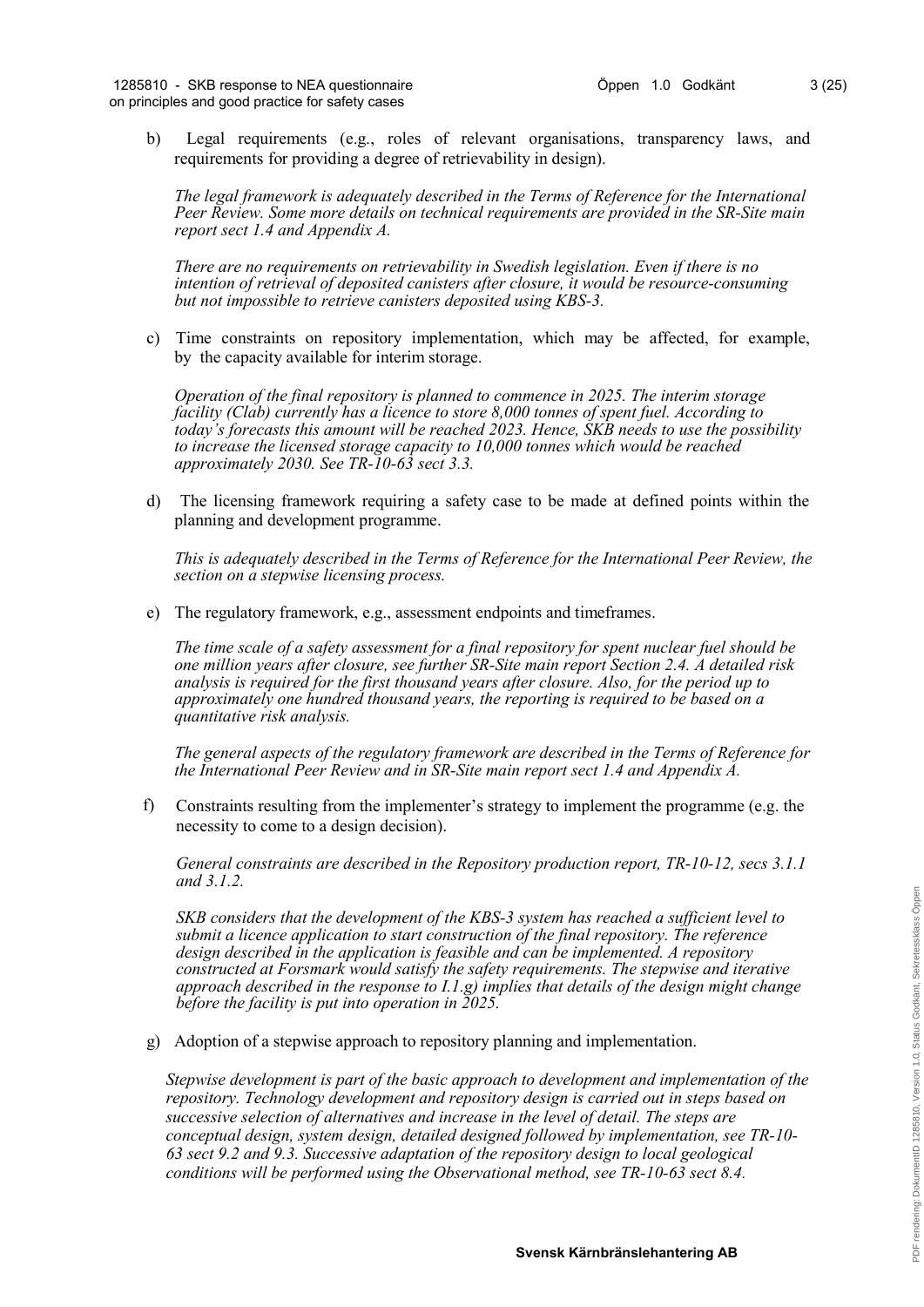*The design of the KBS-3 system is based on a set of successive safety assessments where the current (reference) design at the time of each assessment has been evaluated and feedback provided to further design developments. A structure has been developed where a set of design premises have been defined which the repository design has to meet in order to satisfy the requirements on long term safety. Revisions of design premises and hence of design may be made based on the outcome of future safety assessments that are planned during the construction and operation of the final repository. The iterative process and the relation between design premises, the design and the safety assessments are described in the Repository production report (TR-10-12).*

# *I.2 Management strategy*

According to NEA (1999, 2004a), a management strategy coordinates the various activities required for repository planning, implementation and closure, including siting and design, safety assessment, site and waste form characterisation and R&D. The management strategy keeps work focused on programme goals, allocates resources to particular activities, and ensures that these activities are correctly carried out and co-ordinated.

**Are the following technical and managerial principles applied in the programme and, if so, where are they described in the documentation of the safety case? If other principles are adopted, where are those documented?**

a) Establishment of a safety culture (i.e. a "consistent and pervading approach to safety") among all those engaged in aspects of repository planning and implementation, including the development of the safety case.

*According to SKB's policy, the guiding principles are: safety, efficiency and responsiveness. Hence, safety is a guiding principle that is implemented in the entire organisation. Requirements on safety are implemented in the management system. Reviews are made on a regular basis, in accordance with the management system, of how the safety culture within the company works in practice and corrective measures are identified and implemented if required.*

b) Establishment, implementation and maintenance of a quality management system and quality control procedures.

*SKB has developed and implemented a quality management system that is certified according to ISO 9001 and ISO 14001. The implementation and maintenance of this system is checked by regular third party reviews. The certificates were recently renewed. In addition, internal reviews are performed on a regular basis both on a company basis and also of specific projects, e.g. the SR-Site Project.*

*Additional quality procedures have been developed and implemented for the Spent Fuel Project to meet the needs of the project. Further information can be found in the SR-Site main report sect 2.9.* 

c) Arrangements for ensuring that the implementing organisation has suitably qualified and experienced personnel covering the range of disciplines relevant to the safety case, and a system for training and further education/development of staff.

*Provisions for ensuring that SKB has suitably qualified and experienced personnel for the tasks related to nuclear safety are included in SKB's management system. The system meets the requirements made by SSM's regulations for nuclear activities. The system includes training and development of staff through a variety of activities. SKB has reviewed and documented the credentials of the experts engaged in the SR-Site project as part of the*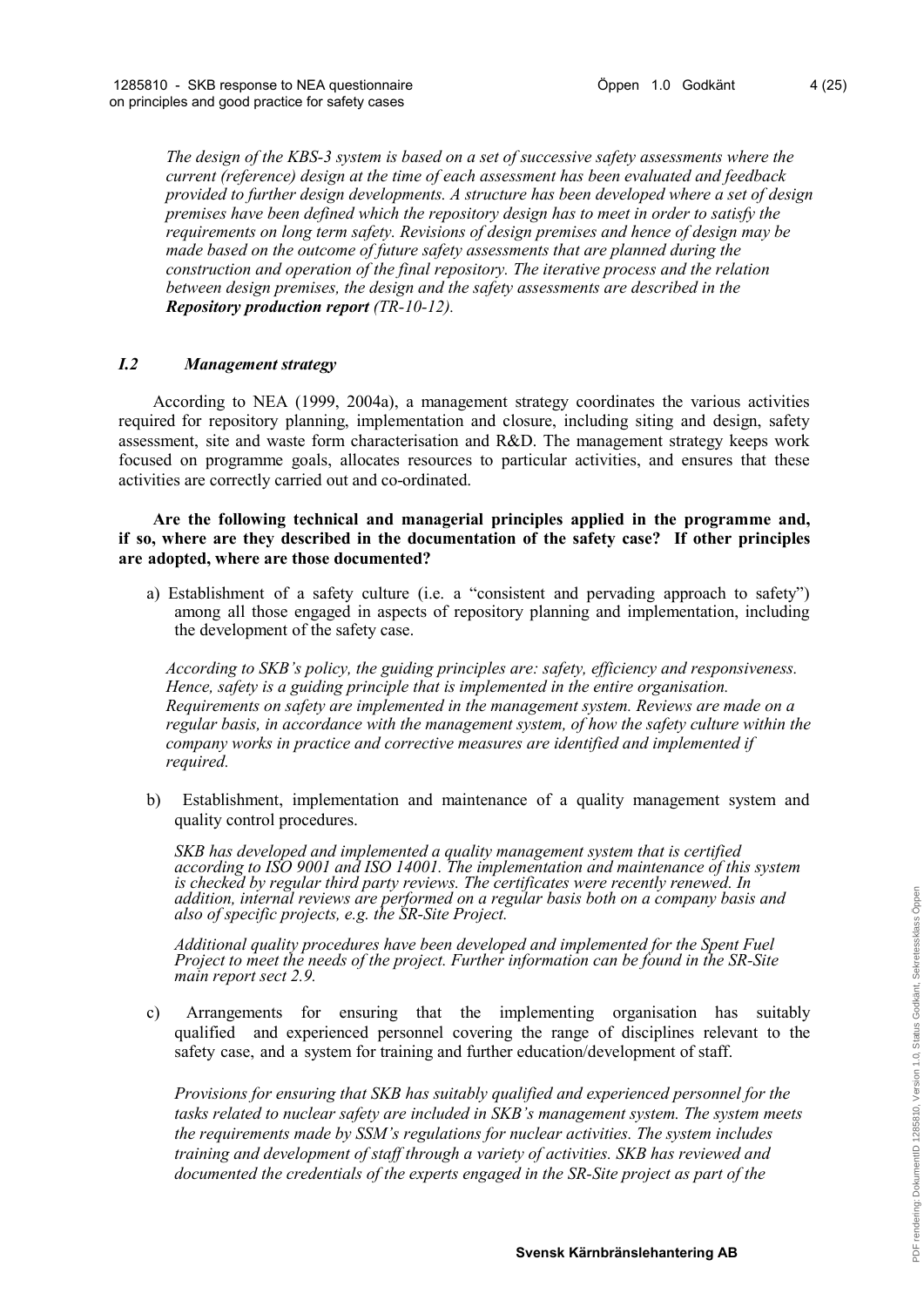*quality management system, see section 2.9.4 of the SR-Site main report. The competence of external experts and consulting firms are checked as part of the procurement process.*

d) Establishment of clear roles for, and effective lines of communication between, those within the implementing organisation and its supporting organisations – particularly between safety case developers, safety assessors, research scientists, designers/engineers and operations staff.

*The safety case (licence application) has been developed by the Spent Fuel Project. The project has been divided into a number of subprojects with clear division of responsibilities between the subproject managers. The project and its subprojects have engaged staff with appropriate competence from various parts of SKB's organisation and, where needed, external experts. Coordination has mainly been made through management team meetings with participation of the Project Director and the subproject managers. In addition there have been special coordination groups to resolve certain issues of joint interest for several subprojects. The responsibilities of all employees and key consultants have been documented in project plans, subproject plans or individual descriptions of responsibilities. The organisation and the management system are described in the licence application, appendix VP (in Swedish only).* 

e) Establishment of clear and effective lines of communication between the implementing and regulatory organisations and other oversight bodies.

*Based on Government decisions there have been regular consultation meetings between SKB and the regulator SSM (before 2008 SKI and SSI) on site investigations and safety assessments. During the period 2002-2010 there has been approximately 40 consultation meeting on different topics. In addition SKI and SSI organised expert groups (INSITE and OVERSITE) which followed and reviewed the work undertaken by SKB and based on their findings provided advice to SSM. These meetings have provided for efficient communication between SKB and the regulatory organisations. In SKB's opinion, SSM at these meetings have provided sufficient information on what is expected of the licence application. This is described in the licence application, appendix VP (in Swedish only).* 

f) Establishment of procedures and policies for interaction with other stakeholders.

*SKB has conducted extensive consultations in accordance with Chap. 6 of the Environmental Code. The consultations regarding the final repository and the encapsulation facility for spent nuclear fuel were initiated in 2002 and concluded in May 2010. This has provided interaction with the local population, the elected decision-makers in the municipality, the local and national NGOs and the authorities involved on the local, regional and national level. In total there have been approximately 60 consultation meetings of this kind.*

*In addition the municipalities of Oskarshamn and Östhammar have set up review groups that have interacted with SKB during the process.*

*This is described in the licence application, appendix VP (in Swedish only).*

g) Establishment of means for effective integration of knowledge and information within the safety case.

*Integration of knowledge and information is based on information management systems and meetings between different subprojects and expertise in different areas. With respect to information management, SKB has set up a document management system and have databases for data (e.g. site data, nuclear and thermodynamic data), models, and reports (library references) that are available to project members. Project meetings and special coordination meetings are held and documented. The minutes from meetings are distributed to the relevant members of the project.*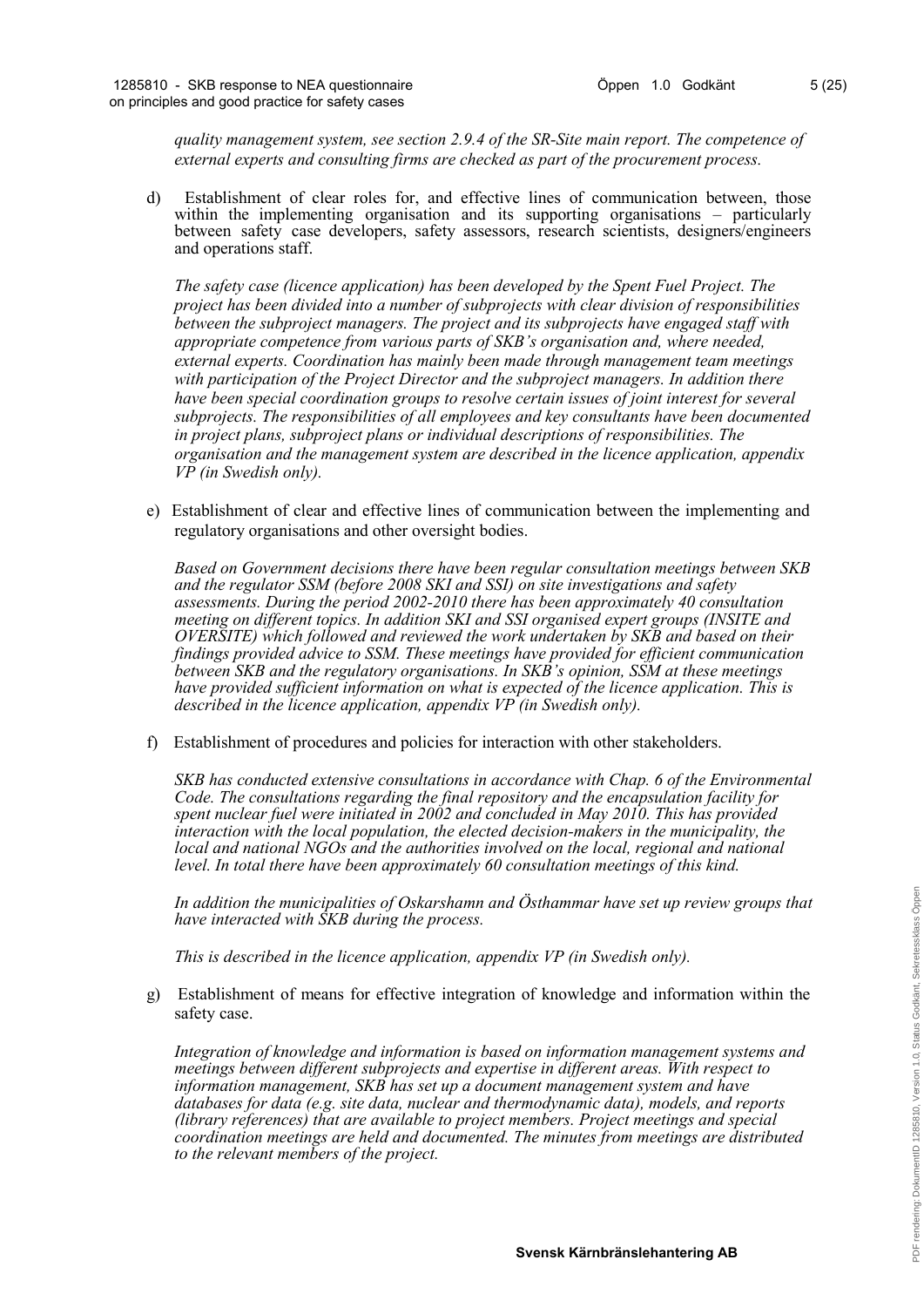*Another important contributor to integration of knowledge and information is the system for review of reports produced by the Spent Fuel Project. In addition to providing a check of facts and improvement of the quality of the reports it also provides a means of information exchange between author(s) and reviewers (who often represent other scientific disciplines or subprojects).*

h) Arrangements for periodic updating and use of the safety case and safety assessment to guide repository development, operation (e.g. waste acceptance), and closure.

*The development of the KBS-3 system is based on successive safety assessments and feedback from these assessments. In addition SKB every third year presents results and plans for research, development and demonstration activities (RD&D programme). The review of these programmes by various government bodies, municipalities, stakeholders and SSM has provided input to the safety case over the years.* 

*In 2006 SKB presented the safety assessment SR-Can which was subsequently reviewed by SKI and SSI. Feedback from SR-Can and the subsequent review has been imple[men](#page-5-0)ted in the current assessment SR-Site. An important development is the Production reports <sup>1</sup> where it is explained how requirements on long term safety are implemented in design, construction and operation of the repository. The basic principles are described in the Repository production report (TR-10-12).*

*The Swedish regulations require an updated safety report prior to start of construction of the repository, prior to the start of trial operation and prior to start of routine operation. These reports should be examined and approved by SSM. In addition, an overall assessment of the repository operations is required every 10 years (Periodic Safety Review).*

i) Arrangements for independent peer review of the safety case and supporting work.

*The management system for the Spent Fuel Project includes steering documents for review of documents (reports) produced by the project. These basically follow the guidelines on primary safety review in SSM's regulation on nuclear facilities. In accordance with these guidelines a comprehensive review by internal and external experts of the licence application and its supporting documents has been carried out.*

*The Spent Fuel Project set up the SIte Evaluation and design Review Group (SIERG) for external review of the project. The review group acted as advisors to the Spent Fuel Project management. The review work was mainly focused on reviewing main reports from the technical activities but SIERG also gave guidance to essential programme issues in terms of whether all aspects have been included that have to be penetrated. The members of SIERG are listed in the Preface of the SR-Site main report. See also SR-Site main report sect 2.9.5.*

j) Establishment of a strategy for recording, managing and archiving of knowledge and information over the whole project timeframe, so that programme decisions can be placed in a broad, historical context.

*SKB has developed and implemented a system for recording, managing and archiving of knowledge and information. The system comprises databases for management of documents, models and data. The system meets requirements in SSM's regulations.* 

*The RD&D programmes provide regular (every three years) documentation of results, status and plans for the Swedish radioactive waste program. The licence application provides a comprehensive documentation of the scientific basis and plans for construction of the final repository for spent nuclear fuel. When the licence has been granted and construction begins, regular reporting to SSM is required according to the regulations (comprehensive* 

1

<span id="page-5-0"></span><sup>&</sup>lt;sup>1</sup> The six **Production report** are among the several principal references to the SR-Site main report. See Section 2.5.12 of the main report for a complete list and nomenclature for referencing these in terms of short-names in bold, used also in this document.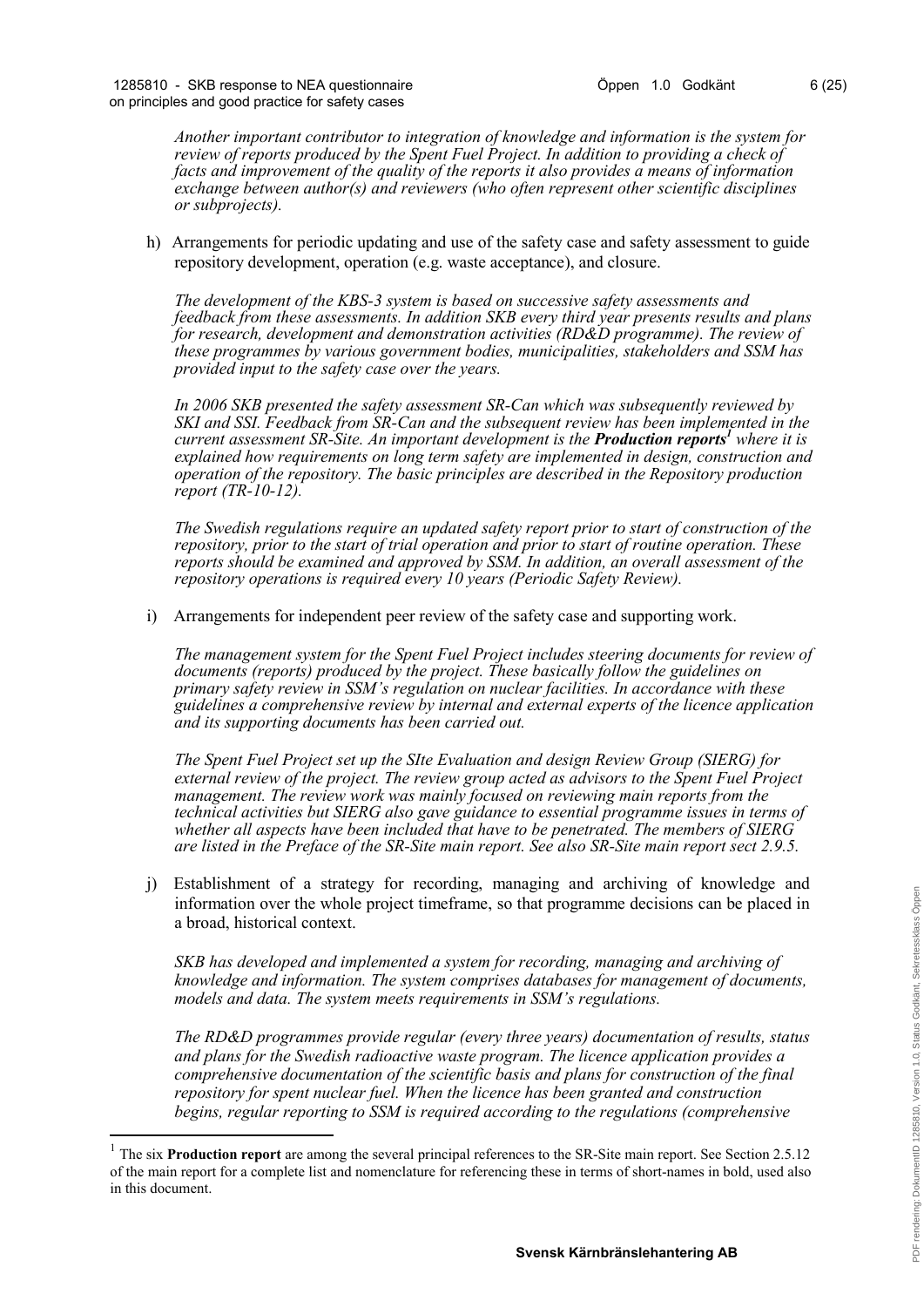*reports annually). In addition, an overall assessment of the repository activity is required every 10 years. Hence, a comprehensive documentation of programme development so far is developed and will be regularly updated which can provide a framework for future decisions.*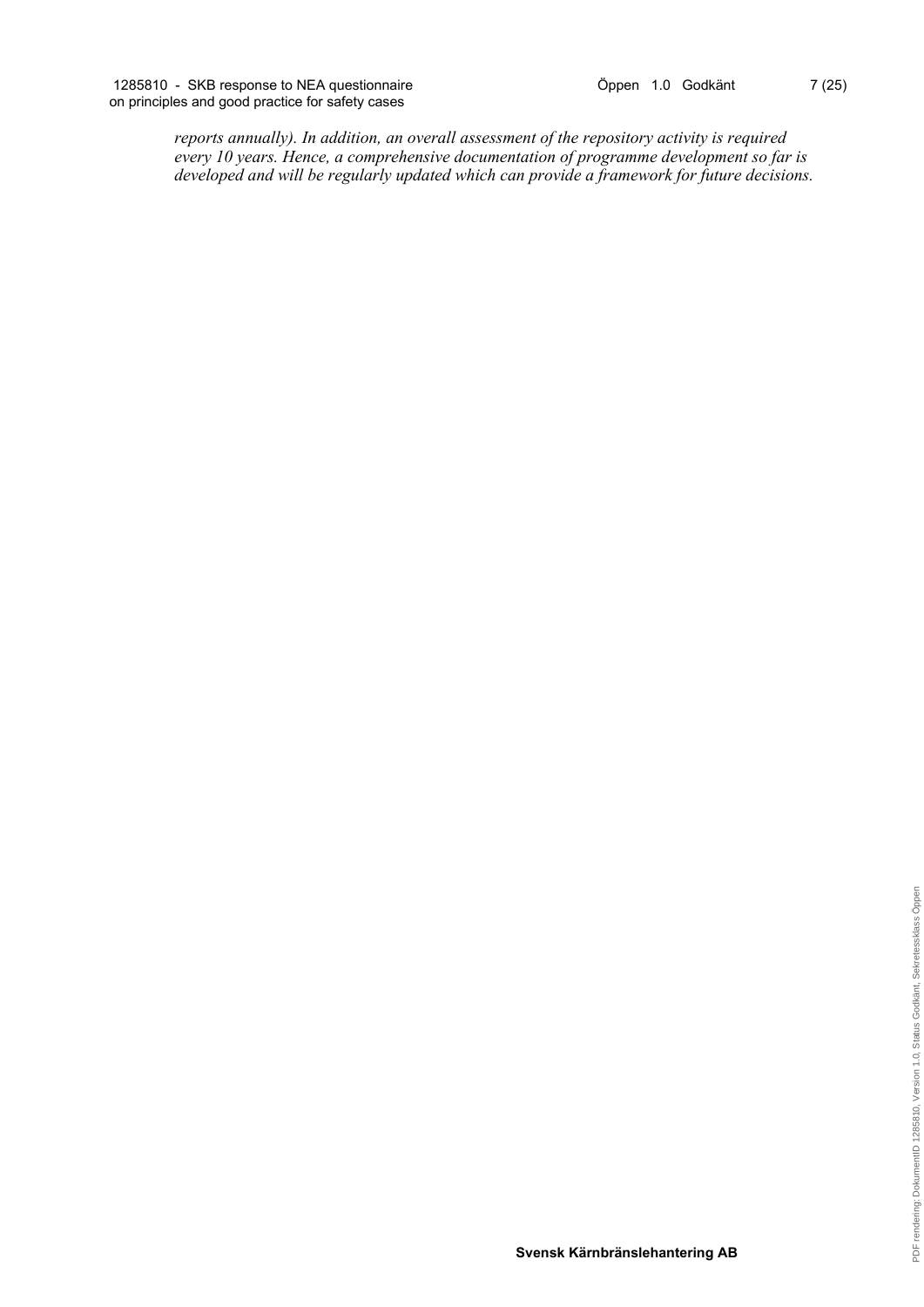# **II. Principles, guidelines and procedures for developing a safe and robust system**

Robust systems are, according to NEA (2004a), characterised by a lack of complex, poorly understood or difficult to characterise features and phenomena, by ease of quality control and an absence of, or relative insensitivity to, detrimental phenomena arising either internally within the repository and host rock, or externally in the form of geological and climatic phenomena. They are also characterised by a lack of uncertainties with the potential to compromise safety. Various principles, guidelines and criteria can be identified that aim to ensure robustness by minimising unfavourable phenomena and uncertainties and/or the effects of uncertainty on the evaluation of safety.

Box 1: (NEA 1999) describes two categories of robustness:

*Engineered robustness:* Intentional design provisions that provide additional assurance of disposal system performance and safety, in order either to compensate for known phenomena and uncertainties or to guard against the possible consequences of unexpected phenomena, are said to provide "engineered robustness" (e.g. conditioning the waste in highly durable matrices, over-dimensioning of certain engineered

barriers).

*Intrinsic robustness:* Intentional siting provisions that avoid or reduce the effects of potentially detrimental phenomena and sources of uncertainty are said to provide "intrinsic robustness" (e.g., the selection of a site away from natural resources such as oil, gas, minerals etc.).

# **Were national or internal principles in place regarding the following topics? If so, which of the following were applied, and where is implementation of these described?**

a) Inclusion of reserves of safety in the system concept.

*The system concept is based on the principles described in the response to question II.1.b) below. The system is robust and the safety assessment shows that the calculated risk for a final repository at Forsmark is below the regulatory risk criterion with a margin (an order of magnitude), even in a million year time perspective and with a number of pessimistic assumptions.*

b) Adoption of multiple safety provisions, such as the multi-barrier concept or the concept of multiple safety functions, in order to avoid over-dependence on any single safety provision, safety function, or barrier.

*The KBS-3 concept is based on a set of safety principles. These are*

- *The final repository will be located deep down in a long-term stable geological environment to isolate the waste from man and the environment. This reduces the risk that the repository will be impacted by possible societal changes or long-term climatic changes.*
- *The final repository will be located on at a site where the host rock can be assumed to be of little economic interest for future generations, reducing the risk of human intrusion.*
- *The spent nuclear fuel will be surrounded by multiple safety barriers – engineered and natural.*
- *The primary safety function of the barriers will be to contain the fuel in the canister.*
- *If the containment should be breached, the secondary safety function of the barriers will be to retard any release from the repository.*
- *Engineered barriers will consist of naturally occurring materials that are stable in the long-term in the repository environment.*
- *The repository will be designed so that the radiation from the spent fuel does not have significant detrimental effects on the properties of the engineered barriers or rock.*
- *The repository will be designed so that high temperatures, which could have significant detrimental effects on the properties of the barriers, are avoided.*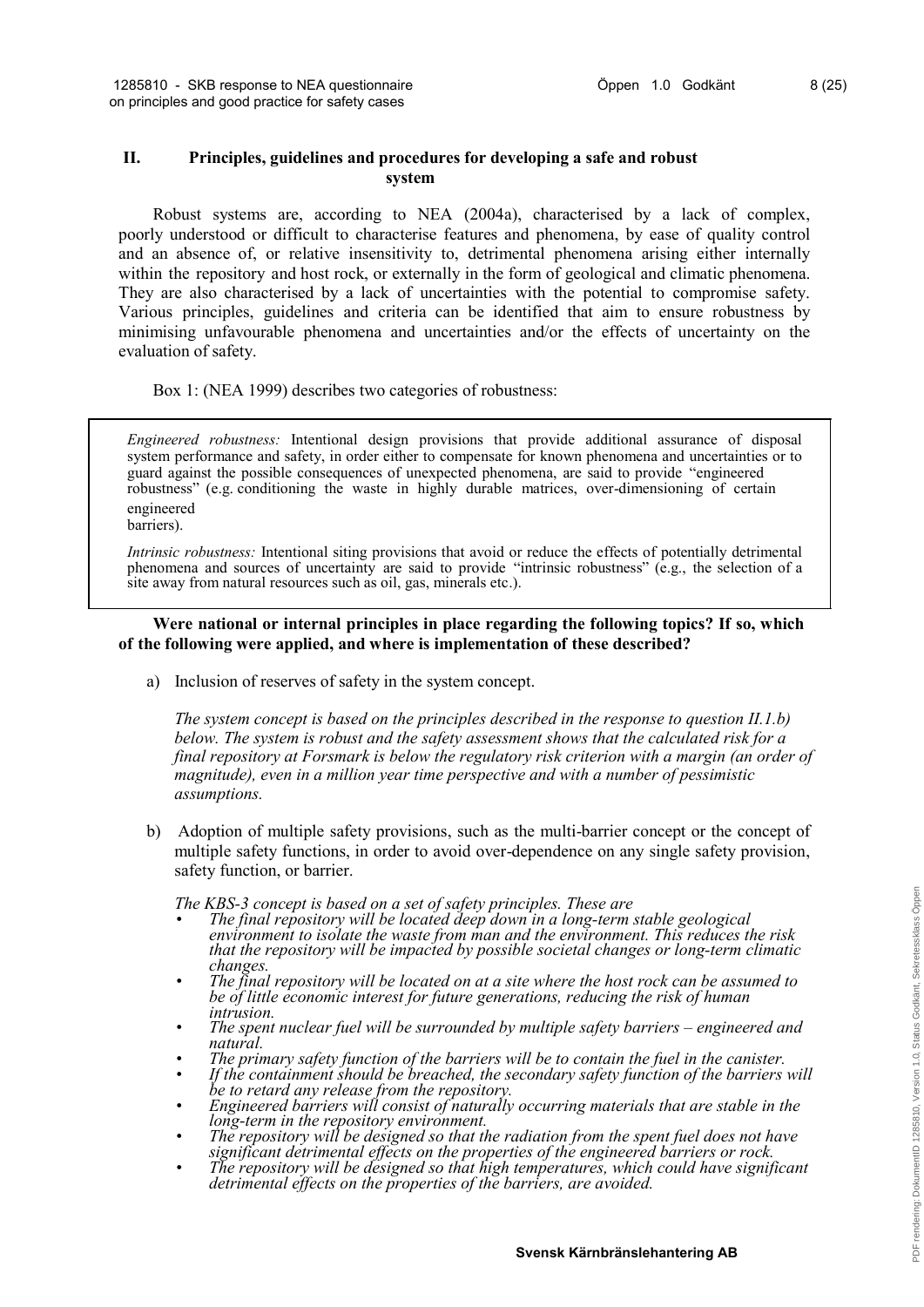• *The barriers will be passive, i.e. function without human intervention and without active input of materials or energy.*

*Together with other aspects – such as the premises defined by Sweden's geological environment and the requirement that the final repository's facilities must be technically feasible to build and operate safely – these principles have led to the choice of the KBS-3 method for final disposal of spent nuclear fuel.*

*These safety principles are summarised in the licence application.*

c) Adoption of a flexible strategy for design development and improvement (e.g. "design-as-

you-go")

in order to ensure safe and efficient use of the host rock and repository capacity.

*The Observational Method will be applied to adapt the layout of the repository to the host rock. This is described in the Underground openings construction report.*

d) Principles relating to optimisation and Best Available Technology (see e.g. NEA 2010).

*SKB has developed the KBS-3 method because it enables the spent fuel to be kept isolated from the biosphere in an effective manner for such long periods of time that SSM's requirements on safety and radiation protection are met. SKB concludes that the design as described in the license application to be optimal and is best available technique. The supporting analyses are presented in the SR-Site main report sec 14.3 with a summary of conclusions in sec 15.3.5. A broader discussion on optimisation and best available technique is provided in Appendix AH (The activity and general rules of consideration, in Swedish only) to the license application.*

e) Engineering principles other than those identified in Box 1 above to promote robustness (e.g. the backfilling of access routes, measures to guard against future inadvertent human intrusion, the use of institutional surveillance etc).

*The design of the repository system is governed by a set of design requirements. The design requirements are structured in a requirements management database, see TR-10-63 sect 1.5. The high level requirements on the KBS-3 system are described in the <i>Repository production report (TR-10-12) sect 3.1.2 and 3.3-3.9. Detailed requirements on the barriers are described in the Production reports.*

f) Other engineering principles for the design, construction and operation of the repository.

*See answer to question II.1.e) above.*

### **Were national or internal guidelines in place regarding the following topics? If so, which of the following were applied, and where is implementation of these described?**

a) Guidelines related to the characteristics of a site (e.g. a site that is geologically stable and structurally understandable and/or characterisable with respect to processes and events – including geological events and possible inadvertent human intrusion).

*The national guidelines on siting included in the Swedish legislation are of a general nature, see R-11-07 sect 2. Their implementation in the siting process is described in the site selection report, R-11-07. General guidelines are also provided by the safety principles for KBS-3, see II.1.b).*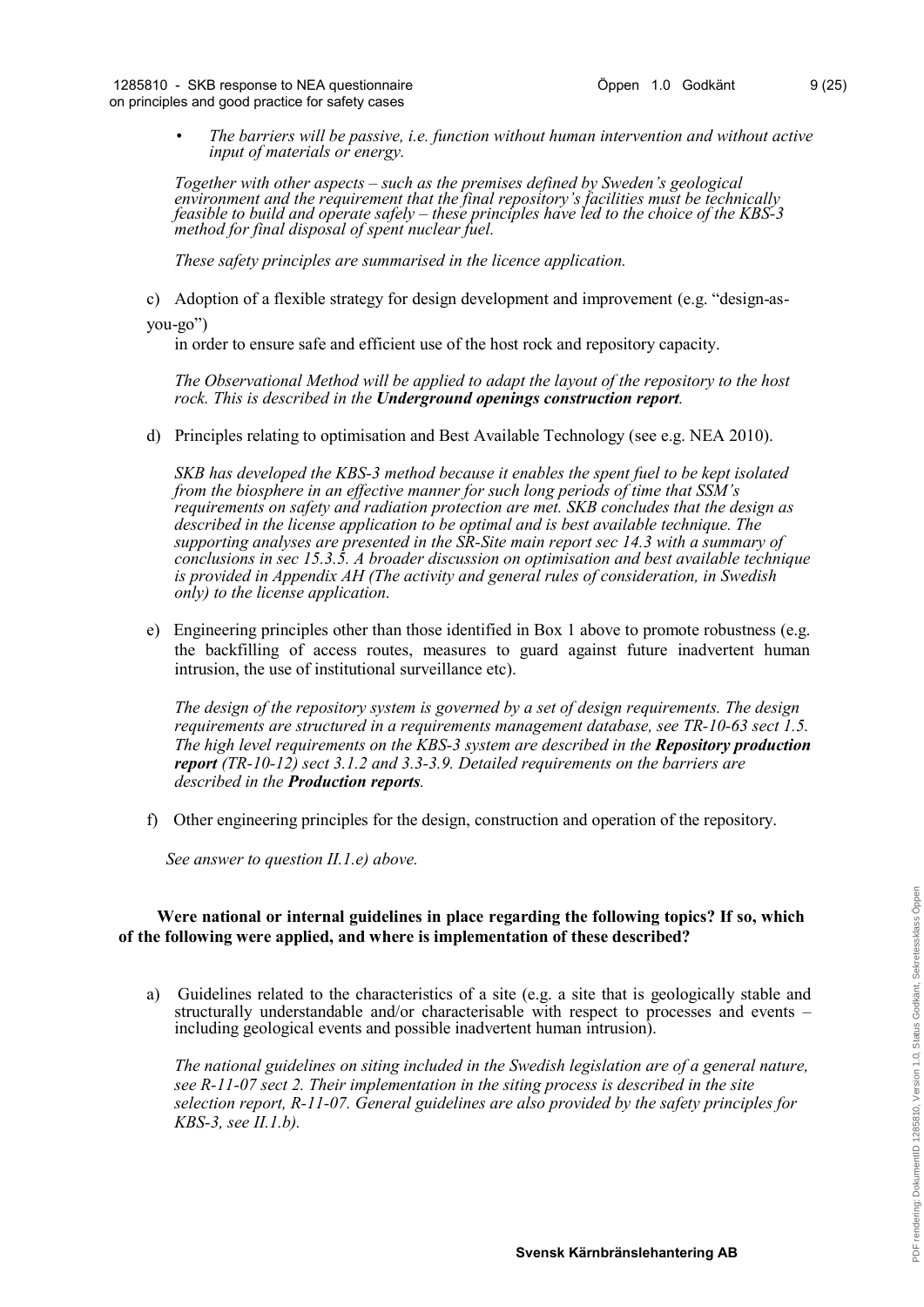b) Guidelines related to the design basis for the repository (e.g. a minimum depth for the repository; a site may be sought that is larger than the minimum necessary; the possibility for retrievability and monitoring may be incorporated in the design).

*Guidelines for the design of the repository have been defined in terms of design premises. The higher level requirements are described in the Repository production report, TR-10-12, and more detailed requirements in the Production reports.* 

*According to these design premises the repository should be located at a depth in excess of 400 m. Monitoring of the repository site has already been started and will continue during repository operation. There are currently no plans for post-closure monitoring, see SR-Site main report 5.8.4.*

c) Safety-related exclusion guidelines for a site and/or for zones within a site (e.g. exclusion zones around geological features with unfavourable properties, regional zones of weakness, etc).

*Design premises for the layout of the underground openings are described in the Underground openings construction report.*

d) Guidelines related to waste conditioning and packaging (e.g. prohibition of liquid waste forms, use of a stable passively safe waste matrix, use of long-lived containers).

*Requirements and specifications of the spent fuel to be disposed of are described in the Spent Fuel report and SR-site main report sec 5.3.1. Important restrictions on the spent fuel elements to be emplaced in a canister are maximum thermal decay power (1700 W), water content and criticality. See also response to question I.1a).*

e) Guidelines related to the safety of repository construction (e.g. requirements on exploration, drilling, mining and excavation methods to minimise the excavation damaged zone)

*Design premises for the layout and construction of the underground openings are described in the Underground openings construction report. There are restrictions on investigations boreholes and the excavation damaged zone.*

f) Guidelines related to the safety of repository operation (e.g. requirements to minimize the presence of certain materials, requirements on waste handling and operational safety, requirements on the locations and methods of emplacement for different waste types).

*Requirements on repository operation are described in the SR-Operation (in Swedish) and in the Production reports. Requirement on residual materials are described in the Underground openings construction report. Only low pH cement is allowed for construction and grouting.* 

g) Guidelines related to the safety of repository closure (e.g. requirements on backfilling and sealing).

*These design premises are described in the Closure production report.* 

**Which of the following procedures were applied, and where is adherence to these procedures described?**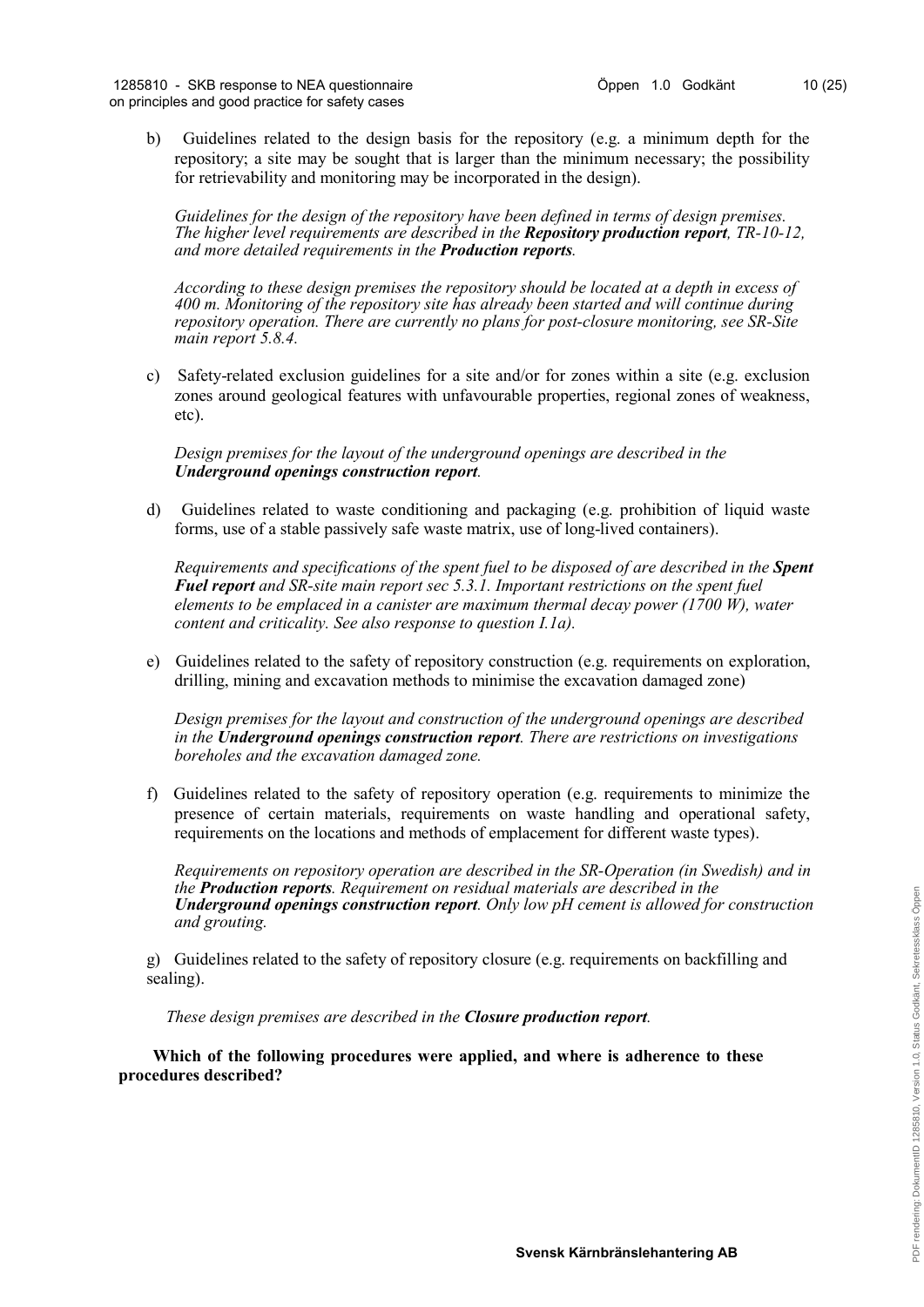a) Procedures for peer review (e.g. of decisions regarding siting and repository design, and of the safety case and safety assessment).

*Procedures for peer review are described in the answer to I.2.i. The important decisions like the selection of site and submission of the license application have been reviewed and approved by SKB management and the SKB Board of Directors.*

b) Quality assurance procedures for waste and site characterisation, waste immobilisation and container fabrication, repository construction and operation.

*These are described in the Production reports.*

c) Quality assurance procedures for waste acceptance.

*These are described in the Spent fuel report.*

d) Quality assurance procedures for safety case and safety assessment.

*These are described in the SR-Site main report sect 2.9 and the response to I.2.b).*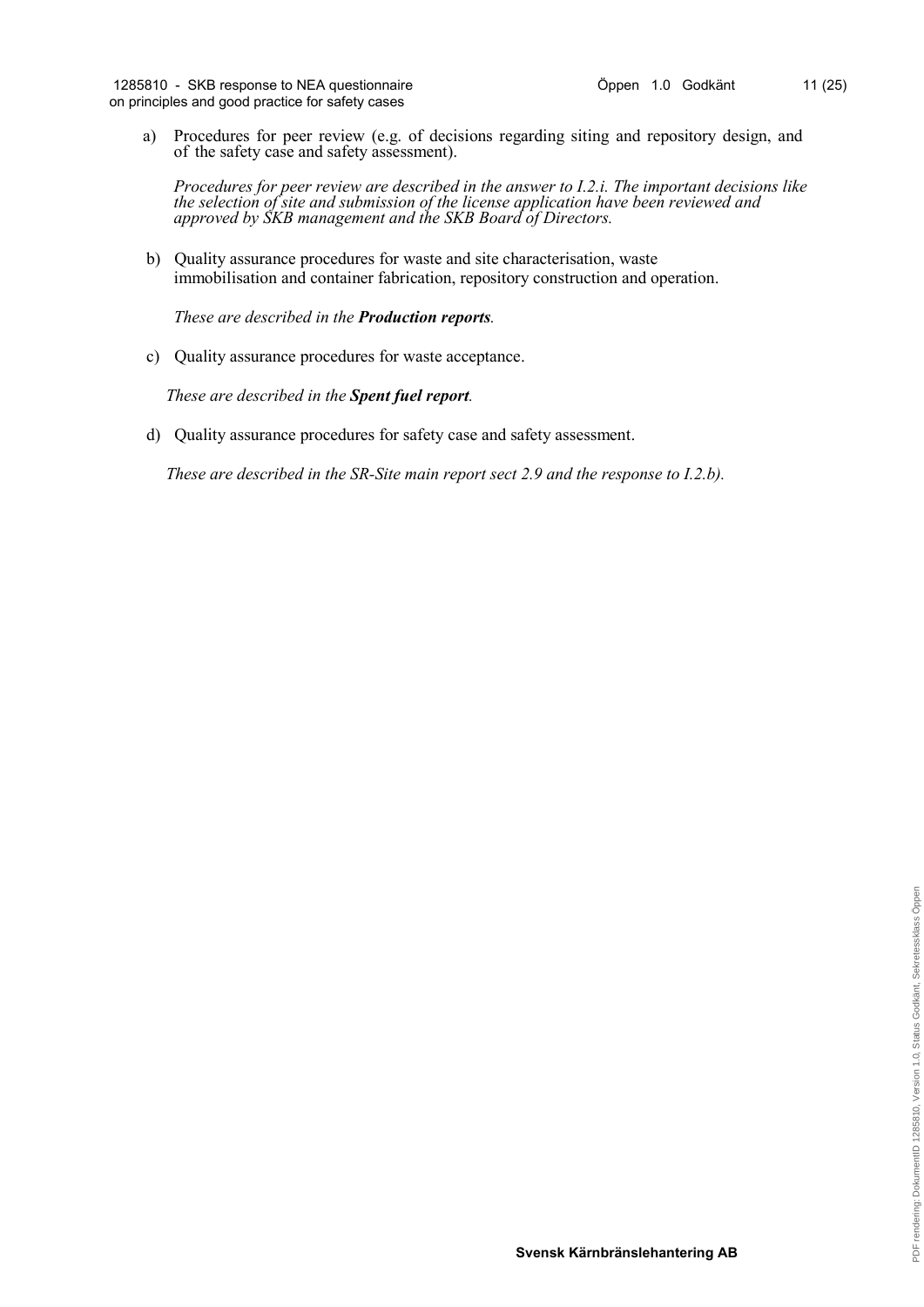# **III. Assessing system safety and robustness**

The means that are available to assess the safety and robustness of a disposal system are collectively termed the assessment capability. The assessment capability should be used to generate an assessment of adequate quality and reliability. According to NEA (1999), the assessment capability comprises:

- The identification and conceptualisation of safety-relevant features, events and processes (FEPs), their evolution over time and their possible interactions.
- The identification and development of appropriate assessment models and couplings amongst models, the compilation of the required data and model parameters in form of discrete values or sets of values, or probability density functions (PDFs), and the implementation of the models, normally in the form of computer codes.
- A critical reflection on the uncertainties in the understanding of the FEPs, models and the associated data.
- The uses of thorough quality management to assure a proper and reliable application of the assessment methodology, models, data and codes in a safety assessment.

# *III.1 The assessment methodology*

**Do the following apply to the assessment methodology used in the current safety case and, if so, where are they described?**

a) Definition and characterisation of the initial state, including an assessment of the uncertainties in the initial state.

*This applies to the methodology. Chapter 5 of the SR-Site main report is dedicated to the initial state. The initial state is defined in section 5.1. The characterisation of the initial state is given in subsequent sections, heavily drawing on information from a number of references, in particular the six Production reports. Uncertainties are addressed in these sections, and the final assessment of data and data uncertainties related to the initial state is documented in the SR-Site Data report.*

b) Identification of the safety functions of the main system components.

*This is a key part of the SR-Site methodology. A comprehensive set of safety functions relating primarily to the key barriers the canister, the buffer and the host rock have been defined. Also indicators allowing the quantification of barrier performance have been defined. In some cases it has been possible to define also criteria, indicating the limit between proper and improper functioning. Chapter 8 of the SR-Site main report is dedicated to safety functions.*

c) A strategy for classifying and handling the different classes of uncertainty (e.g., scenario uncertainty, model uncertainty and parameter uncertainty).

*This applies to the methodology. Both the classification and the handling of uncertainties are described in section 2.8 of the SR-Site main report.*

d) Identification of a broad range of scenarios that encompass the possible evolutions of the disposal system.

*This applies to the methodology. In the SR-Site main report, section 2.5.8 explains the*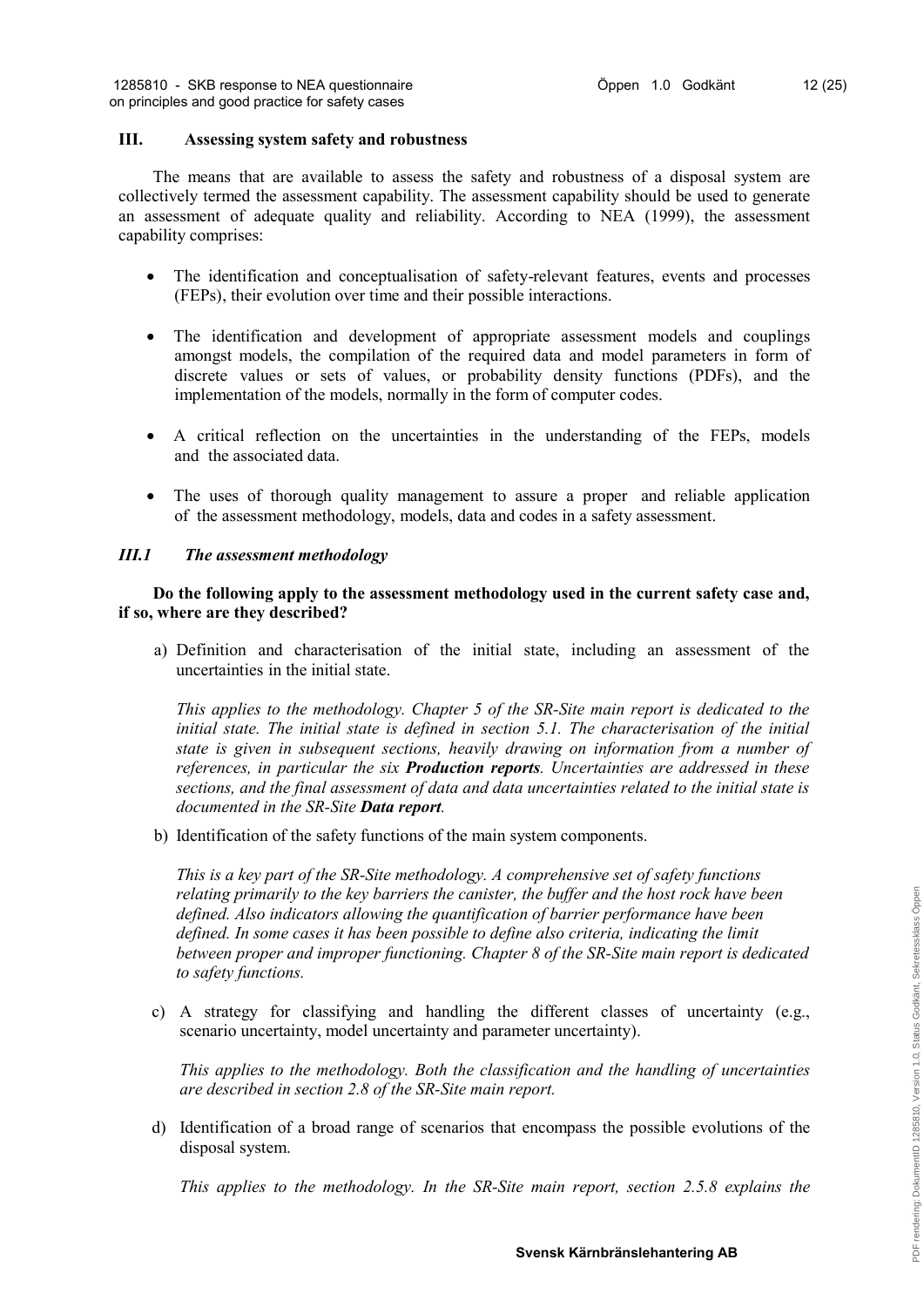*principles for scenario selection and the actual selection is reported in chapter 11. Note, however, that the scenario selection is not primarily aiming at encompassing the possible evolutions, but to identify safety critical states of the system. Whether or not these states can be expected to occur in reality, i.e. whether they belong to the possible evolutions, is addressed in the subsequent analyses of the scenarios.*

e) Identification of a range of scenarios (or cases) for quantitative evaluation in safety assessment;

this may be more limited than the range referred to in (d).

*This applies to the methodology.* 

*All selected scenarios are evaluated quantitatively with respect to containment potential in chapter 12 of the SR-Site main report, with the exception of i) FHA scenarios that are reported in section 14.2 and ii) scenarios where loss of containment is postulated.* 

*Scenarios where loss of containment cannot be ruled out according to the analyses in chapter 12 are evaluated quantitatively with respect to retardation potential (i.e. radionuclide transport and dose assessments) in chapter 13 of the SR-Site main report with details provided in the Radionuclide transport report. Additional selected scenarios in which loss of containment is postulated (what-if scenarios) are also evaluated quantitatively with respect to retardation in chapter 13, section 13.7 with details provided in the Radionuclide transport report. Radiological consequences of FHA scenarios are reported in section 14.2 of the SR-Site main report with details provided in the FHA report.* 

f) Use and justification of stylised treatments for certain scenarios or FEPs (e.g. for human intrusion, for the biosphere) where there are uncertainties that are, in practice, impossible to quantify or reduce.

*This applies to the methodology. There is a discussion of this issue in section 2.8.2 of the SR-Site main report. Stylised treatments are applied to i) intrusion scenarios as documented in section 14.2 of the SR-Site main report with details provided in the FHA report and ii) some aspects of the biosphere, namely concerning population, eating and drinking habits that are all treated pessimistically, as documented in section 13.2 of the SR-Site main report with details provided in the Biosphere synthesis report and references therein.*

g) Identification of the most important features and processes on which the safety functions rely at any particular stage.

*In general, and at any stage, the upholding of a particular safety function relies on i) appropriately achieved relevant aspects of the initial state and ii) on the limited (accumulated) extent of processes that may influence the safety function adversely.* 

*A FEP chart, figure 8-4 of the SR-Site main report, gives an overview of initial state factors and processes of relevance for the key safety functions.*

*In the analysis of a comprehensive reference evolution, the status of all safety functions are evaluated at the end of each of a number of time frames, see further chapter 10 of the SR-Site main report. The analyses carried out for each time frame address the relevant features and processes on which each safety function relies.*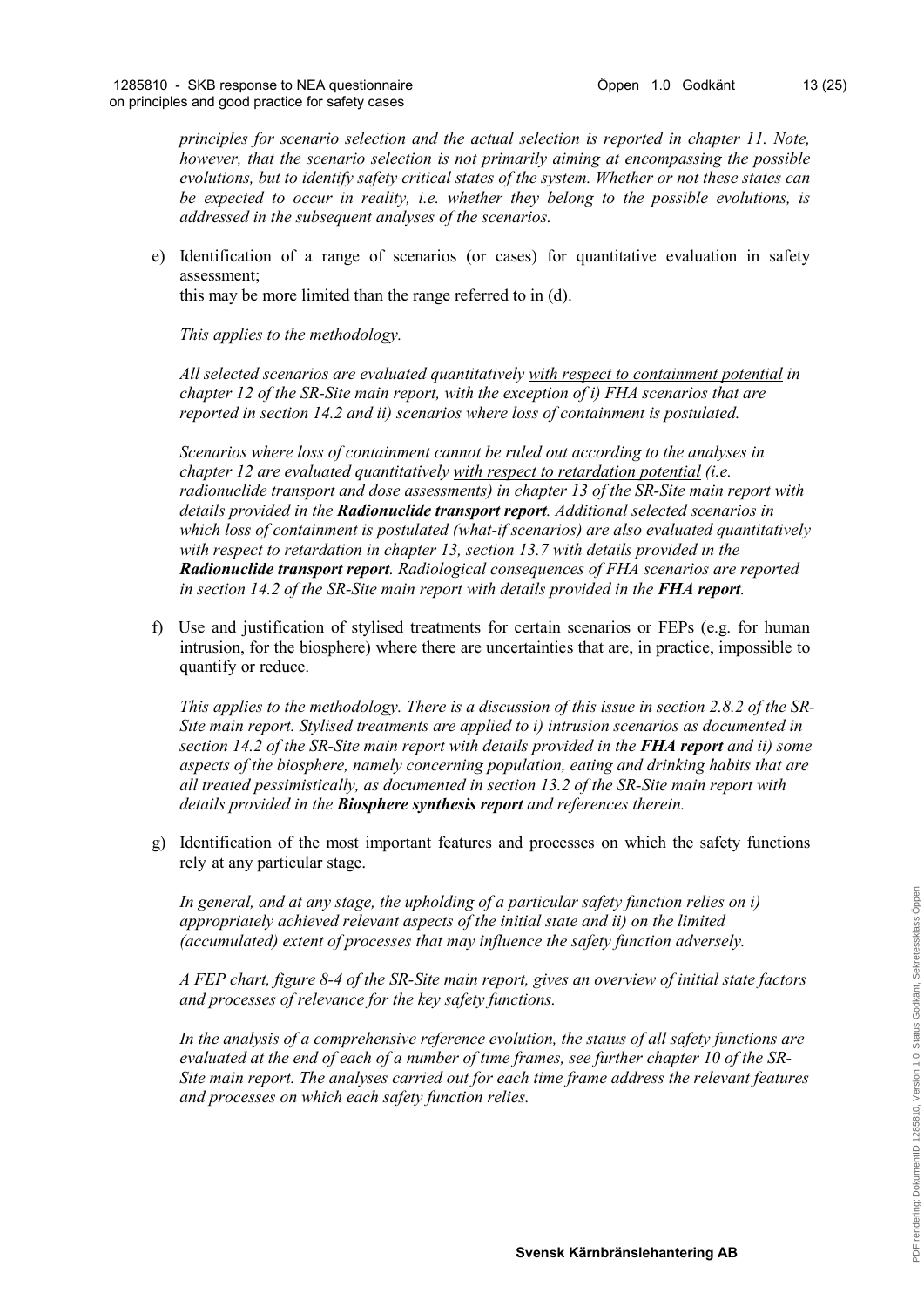h) Emphasis and analysis in the safety case of the most important features and processes in order to assess the robustness of the disposal concept.

*This is achieved through the method for scenario selection that is centred around the safety functions and where all features and processes of relevance to the safety function under scrutiny in a particular scenario are systematically evaluated. (As mentioned in the response to question III d, section 2.5.8 of the SR-Site main report explains the principles for scenario selection and the actual selection is reported in chapter 11.*)

i) Identification of the most important safety-relevant parameters (e.g. through sensitivity and uncertainty analyses).

*Sensitivity and uncertainty analyses are carried out in several parts of the assessment. A summary of findings relating to uncertain factors affecting the calculated risk is provided in section 13.10 of the SR-Site main report, with references to sections where key uncertainty and sensitivity analyses were carried out. A summary table is also provided in section 13.10, including references to subsequent sections in the main report where plans for reducing the identified uncertainties are discussed. The table also states whether the factors in question are treated pessimistically, probabilistically or otherwise.*

j) Creation of "frozen" versions of the underlying database in order to make its assessment during review and evolution during subsequent updates traceable.

*This applies to the methodology. All data used in the assessment are stored in accordance with procedures established in the SR-Site quality assurance plan, cited in section 2.9 of the SR-Site main report. Also, a specified version of the site descriptive model for the Forsmark site, documented in the SDM Forsmark report and summarised in chapter 4 of the SR-Site main report, and specified versions of the repository design and repository layout, given in the six Production reports and summarised in chapter 5 of the SR-Site main report, are used in the assessment. Finally, all data to be used for quantification of repository evolution and for radionuclide transport and dose calculations are assessed and selected according to the structured procedure for selecting data as described in the Data report. A final check that the data finally given in the Data report is actually used in the modelling reported, was carried out in accordance with the QA plan.*

k) Checks for overall and internal consistency of assumptions, models, and supporting data.

*This is largely obtained through the integrated approach taken when studying the reference evolution. Results and uncertainties identified in a specific part of the reference evolution are propagated to subsequent parts of the analysis of the evolution or to the later scenario analyses. This is achieved by reporting, after each subsection of the reference evolution, under the heading "Identified uncertainties and their handling in the subsequent analysis".* 

*A final check that the data finally given in the Data report is actually used in the modelling reported, was carried out in accordance with the QA plan.*

l) Formulation of conceptual models that are based on sound science and engineering, and that are supported by evidence.

*Regarding the site, the assessment is based on a site specific model. The model is based on data from comprehensive site investigation, followed by scientific interpretation, modelling and peer reviewing. The model is described in the SDM Forsmark report and summarised in chapter 4 of the SR-Site main report.*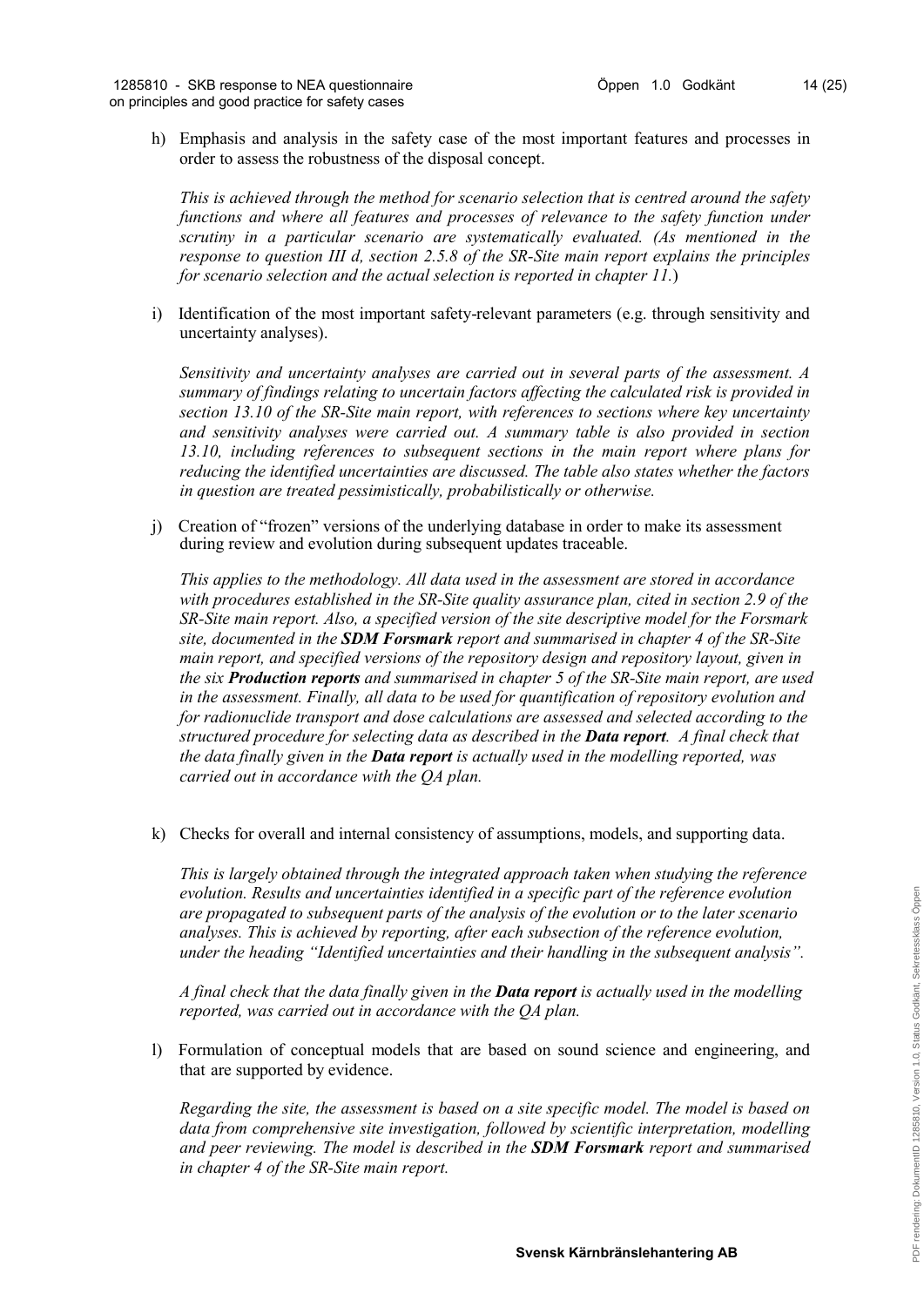*All identified processes of relevance for long-term safety are handled according to a preestablished procedure, requiring the documentation of existing theoretical and experimental knowledge and the formulation of a model (if modelling is required) that is consistent with this knowledge. The processes are documented in three Process reports that have been subjected to peer reviewing and the requirements on process documentation are described in chapter 7 of the SR-Site main report.*

# m) Consideration of alternative conceptual models.

*An integral part of the confidence and uncertainty assessment in developing the Site Descriptive model, SDM Forsmark, is to consider different conceptual models, see e.g. section 11.9.3 of SDM Forsmark. Alternatives judged to potentially impact safety, e.g. different models for the correlation between fracture size and transmissivity, have been propagated through the analyses, in accordance with the established procedures of e.g. the Data report, and their impact on risk has been assessed (see e.g. chapter 13 of the SR-Site main report). See further response to question III.1 l) above.* 

*Also, for each process of relevance for long-term safety, uncertainties in mechanistic understanding are addressed according to the template for describing processes mentioned in the response to question III.1 l) above. Here, consideration of alternative conceptual models is mentioned as part of the instruction.*

n) Identification of whether assumptions, models, simplifications, and parameter values are realistic, reasonable, conservative or otherwise, and an analysis of how collectively these choices affect the results of the safety assessment.

*This information is summarised in section 13.10 of the SR-Site main report, see further the response to question III.1 h) above.*

o) Consideration of alternative performance indicators (e.g. relating to engineered barrier performance; relating to water flows and radionuclide fluxes) to complement dose and risk estimates.

*A comprehensive set of safety function indicators relating to barrier performance have been formulated and used in the evaluation of long-term safety, see further response to question III.1 b) above. These refer primarily to the physical state of the barriers rather than to radionuclide fluxes or concentrations.*

*Regarding alternatives to dose and risk on a system level, four alternative indicators have been applied: release of activity from the geosphere, radiotoxicity flux from the geosphere, concentrations of radionuclides in ecosystems and natural geosphere fluxes of radionuclides. This is described in section 2.6.3 of the SR-Site main report and applied as described primarily in section 13.5.8.*

*Also, the relative importance as regards retention properties of the waste form, the canister, the buffer and the host rock are examined in a number of dedicated cases where retention properties of one or several of the components are systematically disregarded (although this was done with the normal dose indicator).*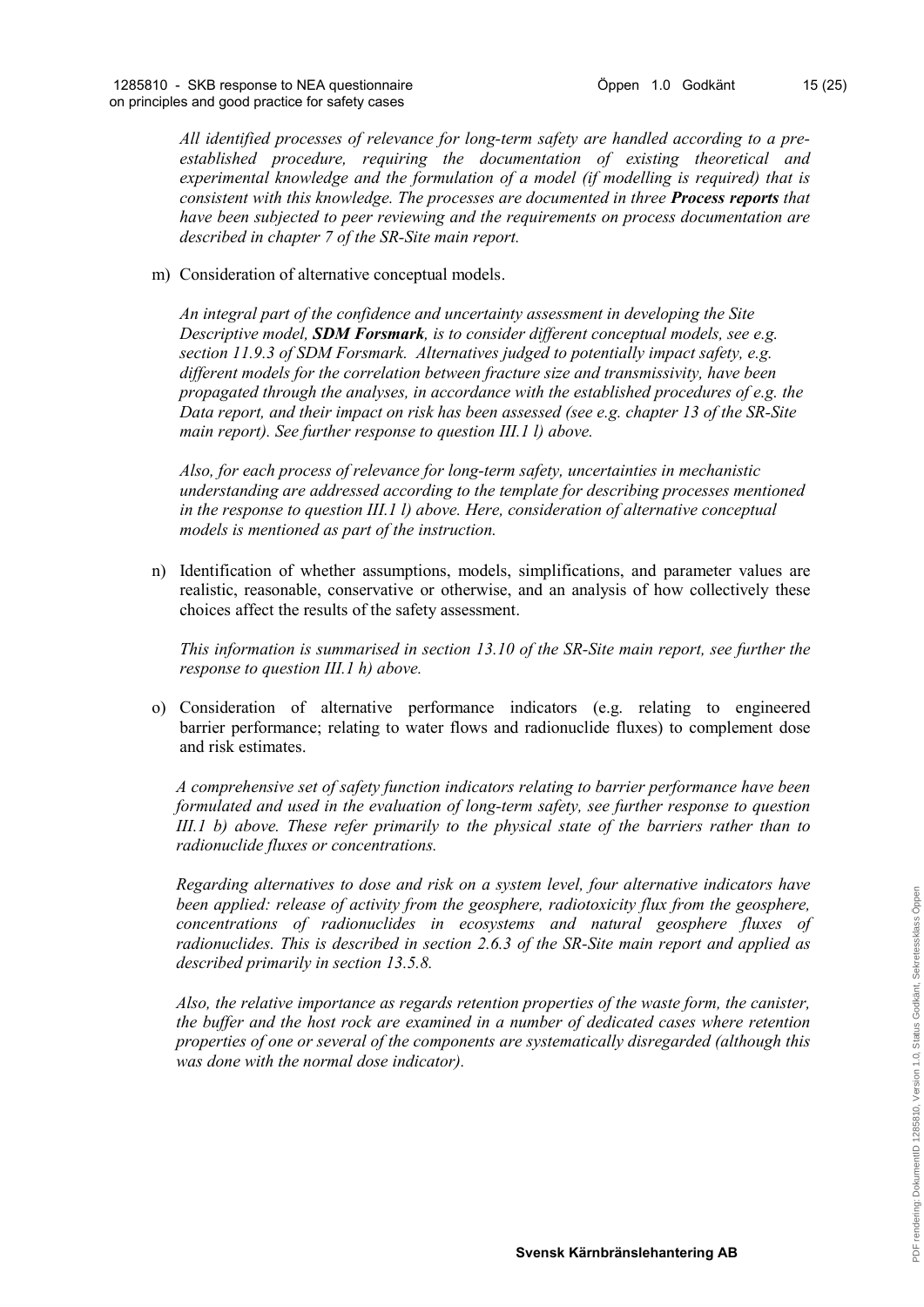# *III.2 Identification of safety functions and FEPs*

# **To what extent are the safety functions and FEPs considered based on the following? Where is this documented?**

a) Scientific knowledge (e.g., of processes) and technical experience (e.g. of materials behaviour), as supported by literature (including literature related to anthropogenic and natural analogues, and theoretical and experimental evidence from inside and outside the radioactive waste field).

*This is included in the assessment basis. The information of this type is summarised in the documentation of processes of relevance for long-term safety found in the three Process reports. The format and requirements on process documentation is summarised in chapter 7 of the SR-Site main report.*

b) Structured approaches to repository design and description (e.g. by using "Interaction Matrices" or "Process Influence Diagrams" to represent processes and interactions between different elements of the system).

*Several such tools, e.g. assessment model flow charts, process tables and a FEP diagram are used in the assessment basis. See chapter 7 and section 8.5 of the SR-Site main report.*

*The repository design, of relevance to safety, is focused on designing the underground openings and adapting their layout to the site conditions such that the repository will confirm to the design premises as described in Chapter 5 of the main report and in more detail in the Underground openings construction report. The design premises, in turn, are essentially derived from the safety functions identified in earlier safety assessments.*

c) Measures to ensure comprehensiveness of the FEPs considered and the relationships between FEPs and the fulfilment of safety functions (e.g. by comparison with international databases).

*Comparison with international databases was done as an early part of the FEP processing for SR-Site, as described in chapter 3 of the SR-Site main report with details provided in the SR-Site FEP report.*

*The relationships between FEPs and the fulfilment of safety functions can in fact be regarded as the purpose of all modelling efforts in the assessment. Comprehensiveness is achieved through a structured assessment of a reference evolution, chapter 10 of the SR-Site main report, followed by the analysis of an exhaustive set of safety relevant scenarios, selected according to procedures described in chapter 11. An overview of relationships between FEPs and safety functions is provided by the FEP chart in section 8.5 of the SR-Site main report.*

d) A reasoned definition of the time-scales over which safety assessments and the supporting modelling are carried out, and over which the safety functions need to be fulfilled.

*Such a reasoned definition, establishing one million years as the overall timescale of the assessment, is provided in section 2.4 of the SR-Site main report.*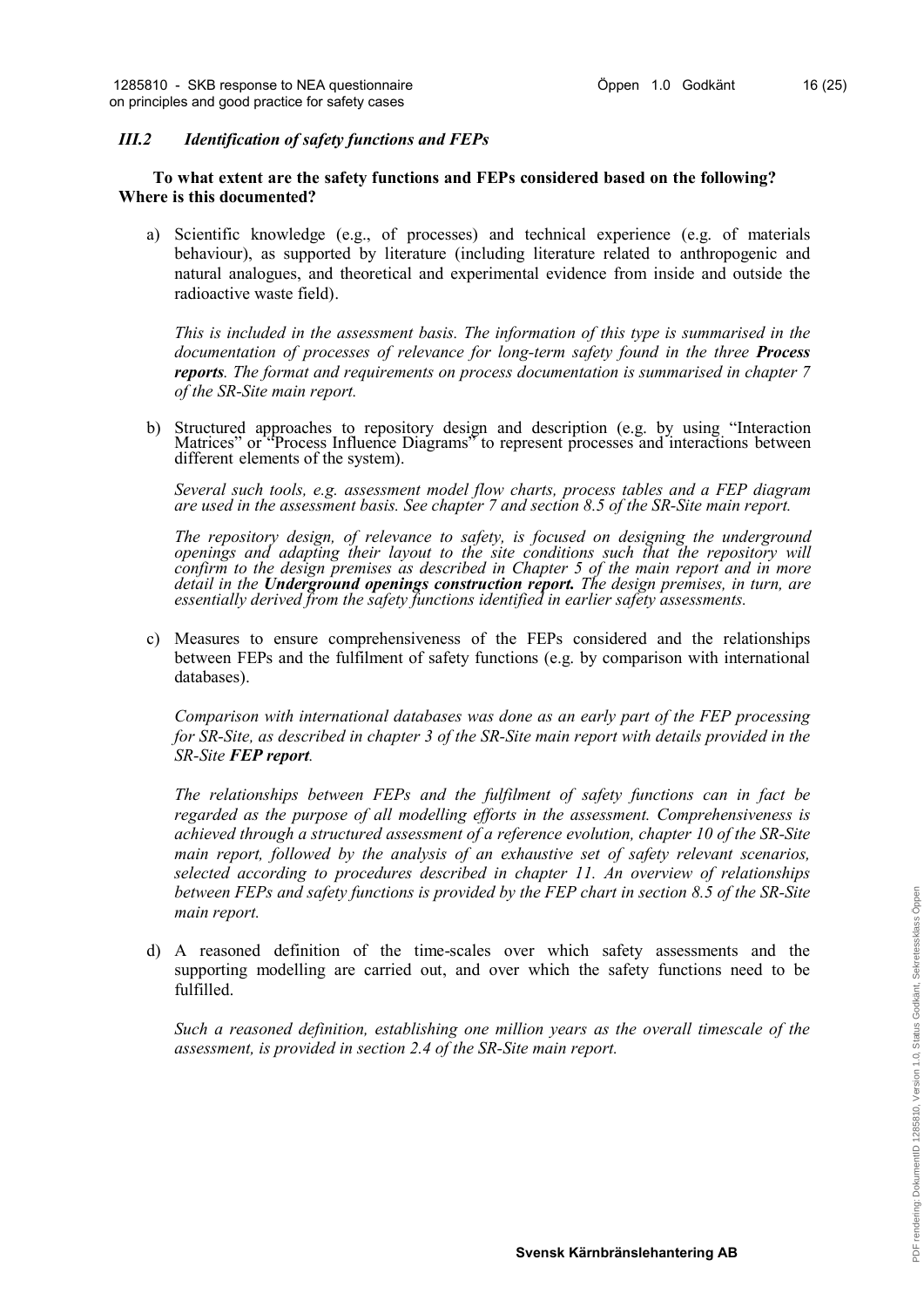# *III.3 Development of assessment models and databases*

**To what extent are the assessment models and parameter values that support the current safety case based on the following? Where is this documented?**

a) Expert elicitation and expert judgement.

*Expert judgements permeate the SR-Site assessment as discussed in section 2.9.4 of the SR-Site main report. They thus form an important part of the basis for both the formulation of assessment models and the selection of parameter values. The handling of processes, including, if relevant, the formulation of mathematical models, is discussed in chapter 7 of the main report and implemented in the three Process reports. The procedure for establishing input data to the assessment is discussed in chapter 9 of the main report and implemented in the Data report.* 

*Formal expert elicitations were not used as a basis for SR-Site, see section 2.8.5.*

b) Scientific and technical literature (theoretical and experimental evidence from inside and outside the radioactive waste management field).

*This is used for both models and data. Regarding processes and models, see further Chapter 7 of the main report which explains the format and requirements on documentation of processes, applied in the three Process reports. Regarding data, the corresponding information is given in chapter 9 of the main report and in the Data report.*

c) Small-scale experiments (e.g. on the properties and behaviour of repository

materials).

*See response to question III.3b above.*

d) Studies of relevant (similar) natural systems and natural analogues.

*See response to question III.3b above. (A dedicated heading in the template for process documentation requires the documentation of this type of information.)An integrated discussion of support from natural analogues for the safety case is provided in section 14.6 of the SR-Site main report.*

e) Underground rock laboratory (URL) studies.

*See response to question III.3b above. In particular, in addition to providing enhanced understanding of underground physical and chemical processes, several dedicated tests and experiments at the Äspö HRL have confirmed the technical feasibility of EBS installation and the actual achievability of the initial state - as is further elaborated in the Production reports.*

f) Large-scale site-specific field studies (e.g. pumping tests, tracer

tests).

*As further described in SDM Forsmark, the Forsmark site is characterised by an extensive surface based, site characterisation effort including surface and airborne mapping and geophysics, 25 core-drilled boreholes ranging in depth*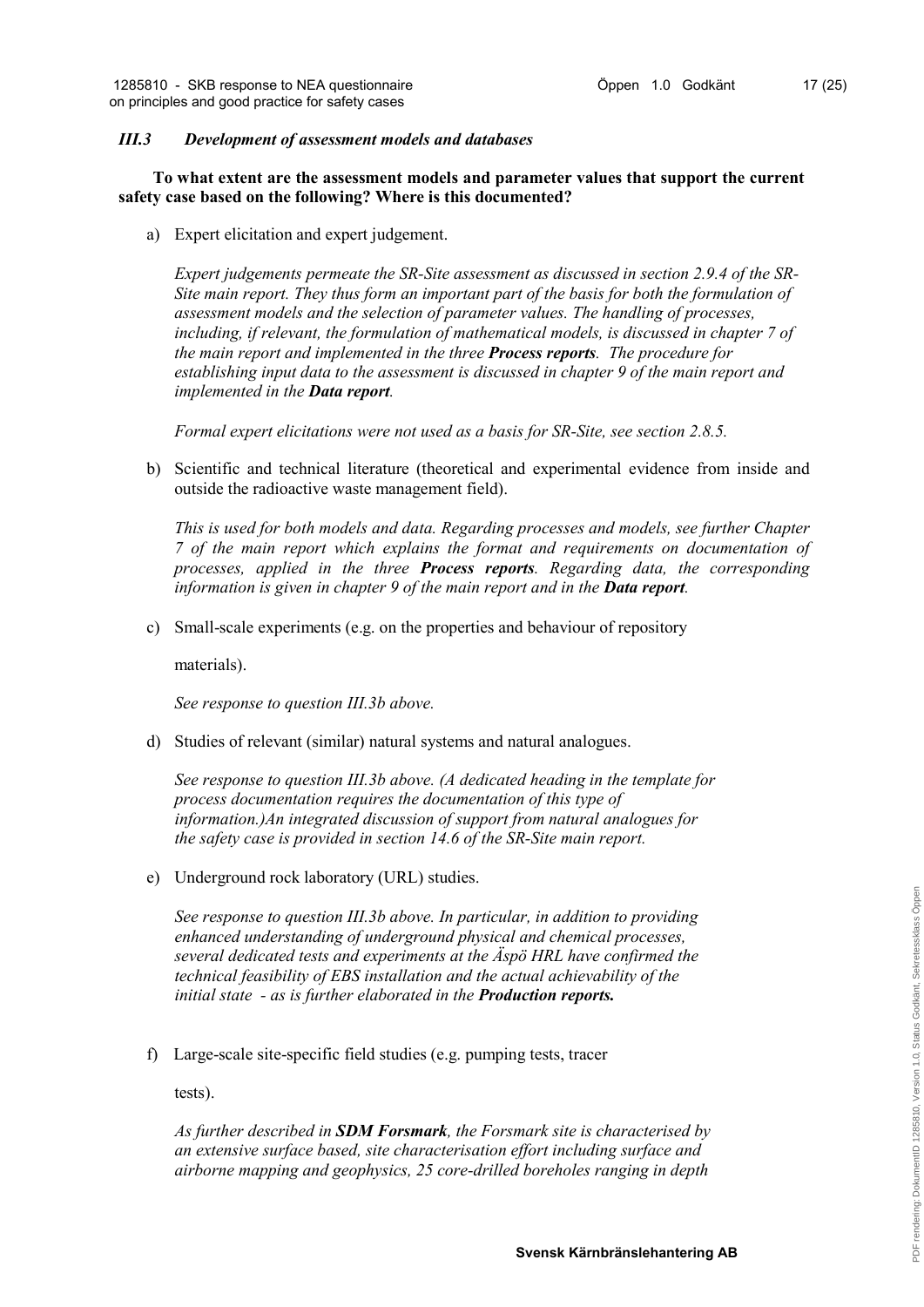*down to c. 1,000 m and having a total borehole length of c. 17,800 m and 38 percussion-drilled boreholes and more than 100 monitoring boreholes in the Quaternary cover, so-called soil wells. An extensive testing programme was*  followed in each bore hole. In particular the applied hydraulic testing tool, the *"Posiva Flow Log", can be seen as a single hole pumping test. Confidence in the site description primarily rests on the relative wealth of data from the target volume and the consistency between independent data from different disciplines. In addition, a larger scale pumping test ("interference tests") in borehole HFM14 was performed in 2006, see section 8.3.4 of SDM Forsmark. Also, two multiple well and seven single well tracer tests have been carried out, see section 10.7 of SDM Forsmark. The evaluation and interpretation of these tests essentially confirmed the interpretation made before the tests.*

*See also response to question III.3b above.*

g) Process models for extrapolation to repository conditions and

scales.

*Selection and justification for how to model a specific process in the safety assessment is part of the procedure followed in the Process reports. For each process assessed there is a concluding section on "Handling in the Safety Assessment SR-Site". Regarding field data from the site investigations they are assessed in SDM Forsmark into Site descriptive models. This often includes upscaling detailed field data, such as core samples or hydraulic tests into models describing the rock properties over the repository scale. Furthermore, the final selection of data to be used in SR-Site is made in the Data report, which, among other things, considers the adequacy of the upscaling made.* 

*For example, the main groundwater flow code used for assessment calculations in SR-Site, ConnectFlow, was also the main code used for assessing the field data from the site investigations; i.e., we first calibrated the hydrogeological discrete fracture network model on the multitude of borehole test data, we then performed confirmatory testing of the resulting groundwater flow model using independent data such as hydrogeochemistry data and data from hydraulic interference tests See further Chapter 8 of SDM Forsmark and section 6.6 of the Data report.* 

*Another example, described in detail in Chapter 6 of SDM Forsmark and in the Data report section 6.2, is thermal conductivity data obtained from core samples are upscaled to represent proper averages when assessing the thermal evolution in the deposition hole scale. Among other things, this upscaling considers the correlation between rock type and thermal conductivity, the correlation between thermal conductivity and geophysical data and the spatial structure of the geophysical core logs in order to produce a geostatistical description of the thermal conductivity.*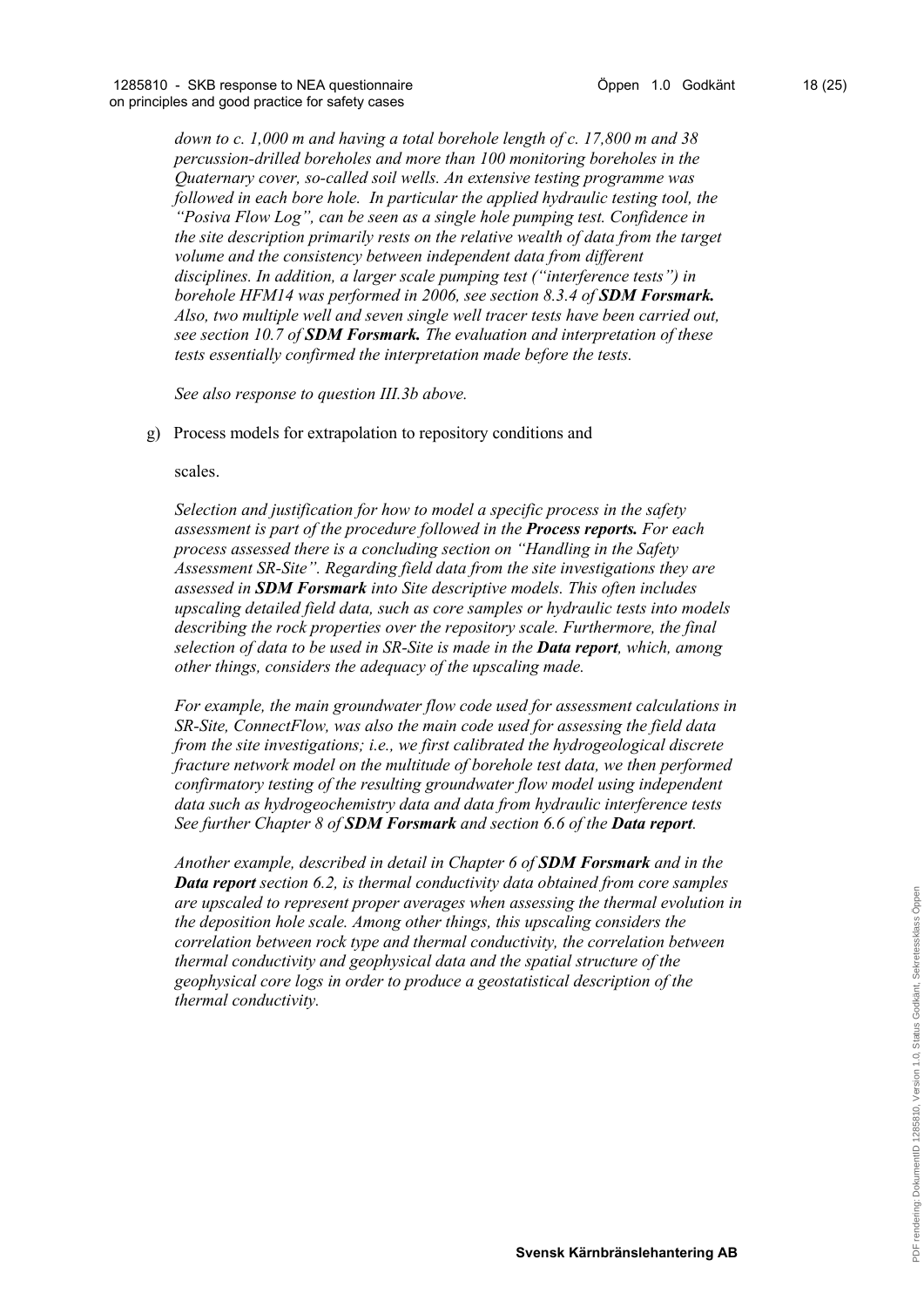### *III.4 Ensuring proper application of the assessment methodology, models, data and codes*

**Have the following been applied to ensure proper application of the assessment methodology, models, data and codes that support the safety case. If so, where is this described?**

a) Quality assurance procedures for the safety assessment.

*QA procedures have been applied according to a dedicated QA plan for the SR-Site safety assessment project. The plan and the QA procedures are described in section 2.9 of the SR-Site main report.* 

b) Peer-review of the safety assessment methodology, models, data and codes.

*All important parts of the assessment have undergone peer review in accordance with the QA requirements. Normally, this is done as peer reviews of the reports describing the methodology (i.e. the main report), the models (part of the reporting on modelling activities) and data (i e the Data report and its underlying references).*

c) Verification of the assessment codes (e.g. through comparison with analytical solutions and with results from other codes).

*This has been done as described in the various modelling reports and summarised in the Model summary report. For example, the radionuclide transport codes for the near field and the far field have been compared to analytical solutions where possible.*

d) Examination of the performance of the assessment codes and supporting models when applied to similar problems (e.g. the use of groundwater flow models to simulate behaviour observed in field tests).

*The main groundwater flow code used, ConnectFlow, was also the main code used for assessing the field data from the site investigations;, i.e., we first calibrated the hydrogeological discrete fracture network model on the multitude of borehole test data, we then performed confirmatory testing of the resulting groundwater flow model using independent data such as hydrogeochemistry data and data from hydraulic interference tests. In SR-Site, we used the same groundwater flow model for the hydraulic analyses. Concerning transport of radionuclides, parameters for use in the modelling were derived from data from the site investigations. Both laboratory data (e.g., from batch sorption measurements) and field data (e.g., from tracer tests) were obtained from the site investigations.*

e) Comparison of the assessment data and parameter values with information from other sources (e.g. alternative data in the literature, data used in other safety assessments, data held in international databases).

*In general, all relevant data sources have been considered when establishing data for the assessment, according to the procedure described in chapter 9 of the SR-Site main report and fully documented in the Data report and its underlying references.*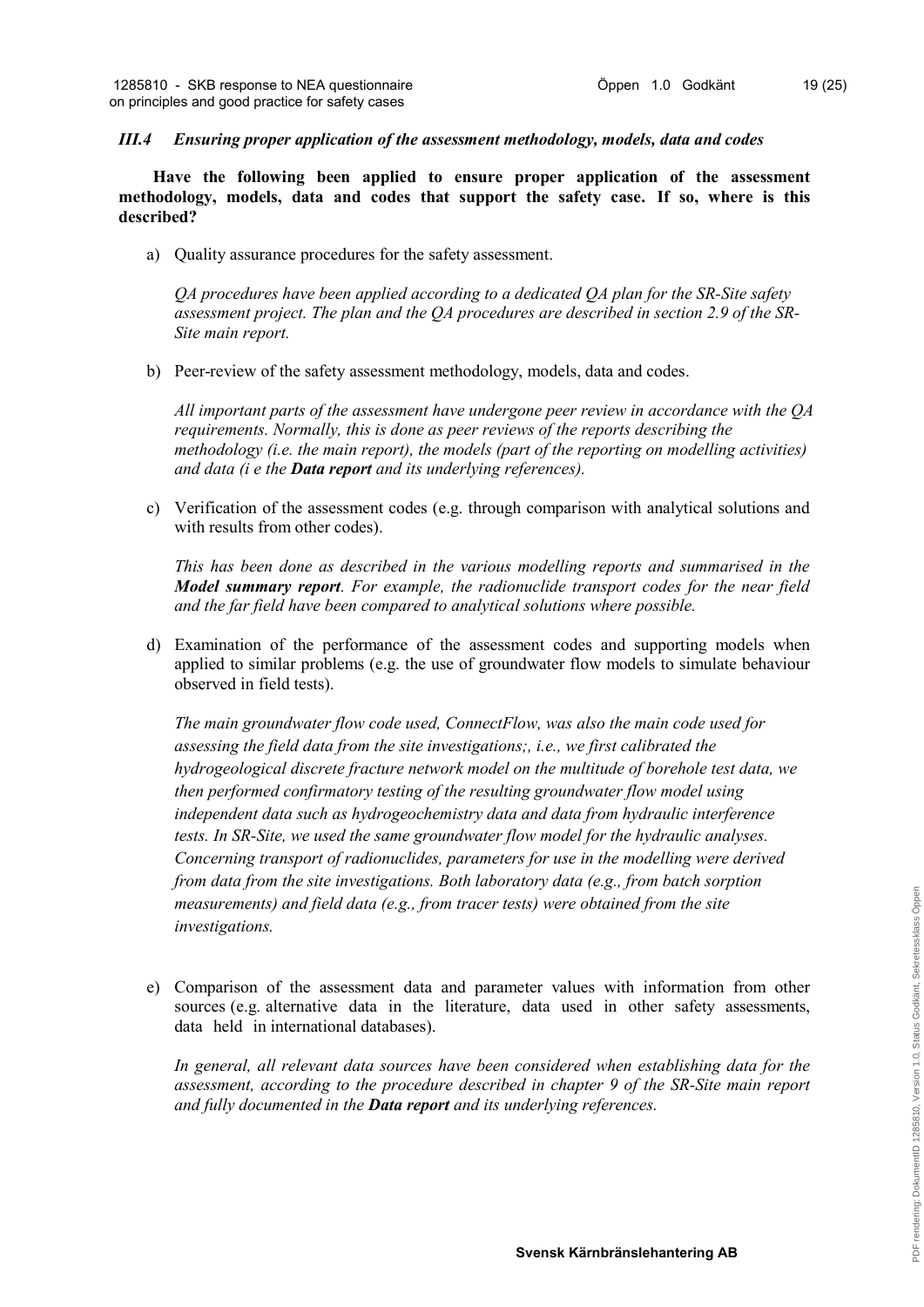f) Checks to determine compliance with any requirements for statistical convergence of model results.

*All key probabilistic results have been checked for appropriate convergence of their calculation endpoints, in general the mean values. This applies e.g. to the radionuclide transport calculations, see further the Radionuclide transport report, and the assessments of canister failures due to earthquake induced secondary shear movements in the stochastically generated DFN fracture network, see the report entitled "Full perimeter intersection criteria. Definitions and implementations in SR-Site", TR-10-21. In the assessment of canister failures due to corrosion, analytical solution methods are applied to a probabilistic problem thereby ensuring a correct mean value, see further the report entitled "Corrosion calculations report for the safety assessment SR-Site", TR-10-66.*

g) An analysis of the results from the safety assessment to demonstrate that they are in accordance with the general understanding of the behaviour of the disposal system that has been modelled (e.g. through expert judgement and possibly by the use of more simplified models of the most important safety related processes).

*Generally, the reasonableness of the results is compared to the expected behaviour of the system. This applies e.g. to the results of hydrogeochemical and hydrogeological modelling as documented where these modelling efforts are described.*

*Simplified models have been applied as a complement to e.g.* 

- *the radionuclide transport calculations, see section 13.5.20 of the SR-Site main report and further the Radionuclide transport report;*
- *the calculations of likelihoods of deposition positions being intersected by large fractures included in the stochastic DFN fracture network, see the report entitled "Full perimeter intersection criteria. Definitions and implementations in SR-Site", TR-10-21.*

# *III.5 Assessment results*

**For each scenario evaluated in the current safety case which of the following apply? Where c), d) or e) apply, what if any arguments are made to counter these unfavourable conclusions? Where are these arguments documented?**

a) Assessed consequences are below (or within) acceptance guidelines across the range of model and parameter uncertainty.

*This applies to all scenarios where containment failures cannot be ruled out, i.e. the corrosion scenario and the shear load scenario, see further e.g. section 15.3.3 of the SR-Site main report.* 

b) Assessed consequences at or above acceptance limits have been identified, but the likelihood of such a scenario is argued to be low.

*Consequences above acceptance limits have been calculated only for "what if" scenarios used to illustrate the relative importance of barriers etc. These scenarios address postulated barrier failures and cannot be assigned probabilities.*

c) Assessed consequences at or above acceptance limits have been identified, but the consequences are not related to the evolution of the repository itself but, rather, to significant externally-imposed FEPs (such as large meteorite impact or nuclear war). In such cases, releases from the repository may not dominate the overall consequences to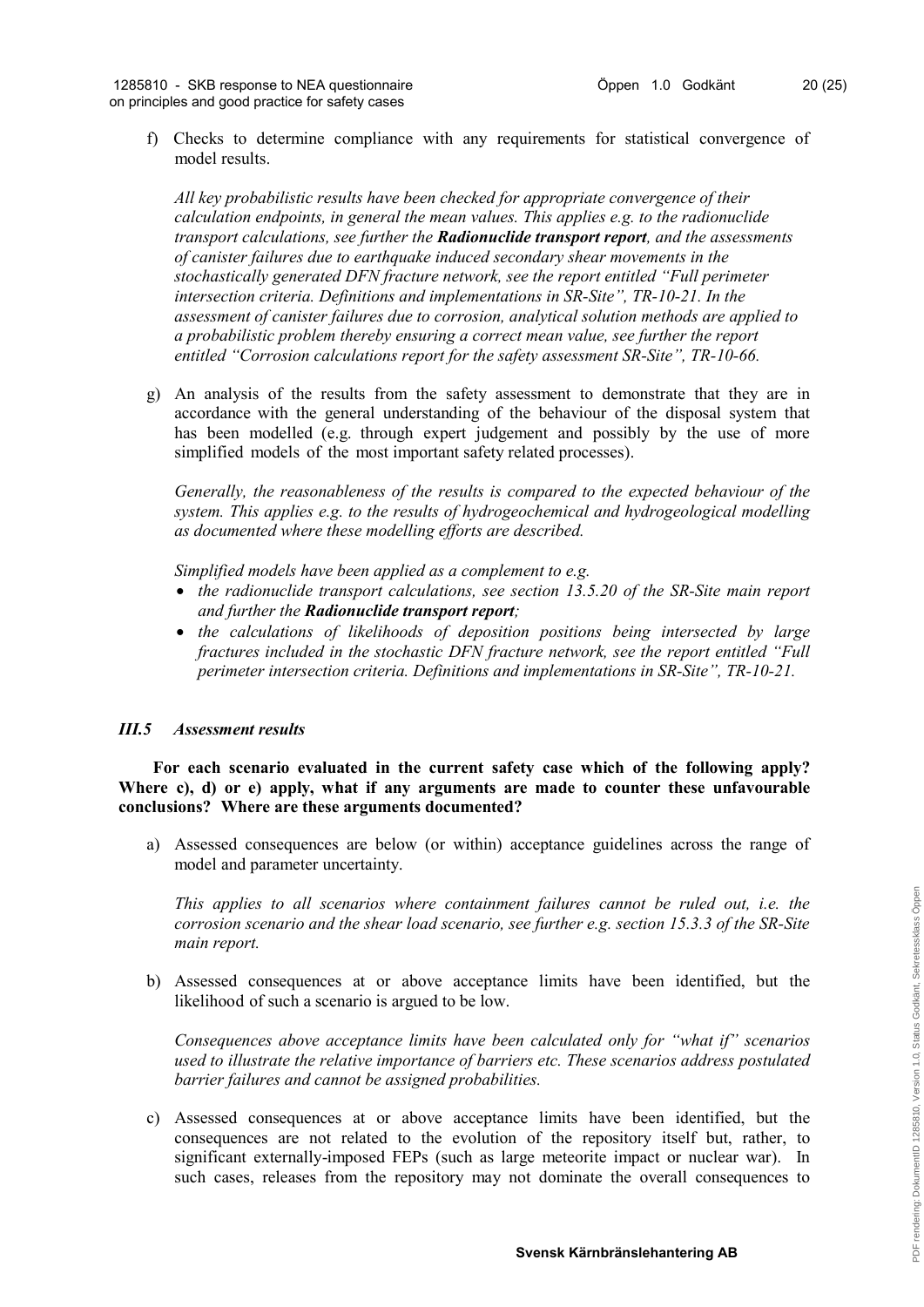human health, and some might be regarded as force majeure.

*No consequences have been calculated for this type of situations. Rather they are excluded from further assessment based on either very low probability or other dominating overall consequence, or both. See further section 6.1 of the SR-Site main report regarding meteorite impact and section 14.2 of the main report regarding nuclear war and other FHA activities.*

d) Assessed consequences at or above acceptance limits have been identified; the likelihood of such a scenario is not known at present.

*No such scenarios have been identified.*

e) Assessed consequences at or above acceptance limits have been identified and the likelihood of such consequences is judged to be significant.

*No such scenarios have been identified.*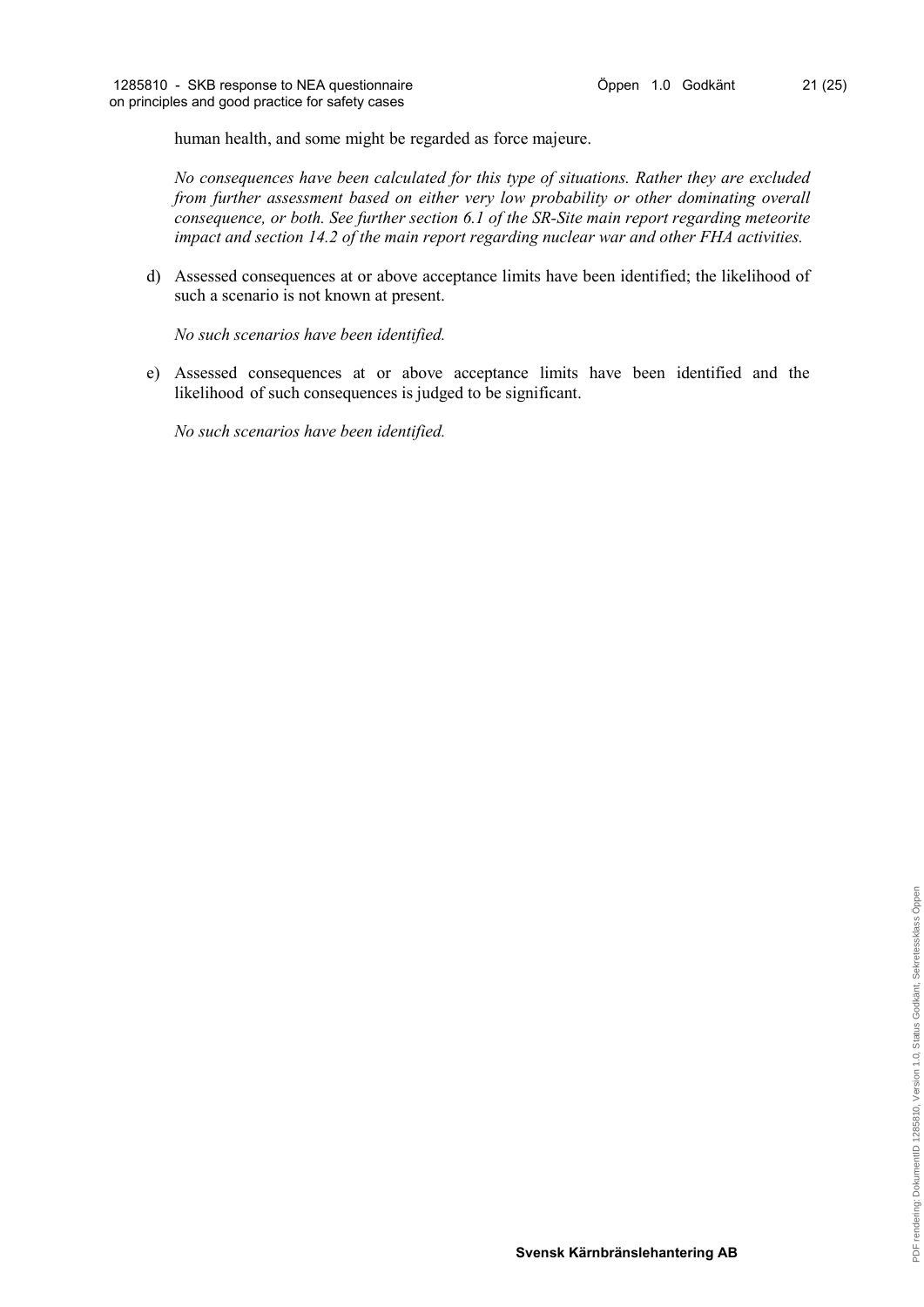# **IV. Implementation, planning and feasibility**

**Does the safety case include information relating to aspects of repository implementation, planning and engineering feasibility? Which of the following topics are addressed, and where is this described?**

a) Identification and selection of materials for repository components (e.g. waste containers, buffers, backfills and seals).

*This is included in five of the six Production reports:*

- *Design, Production and Initial State of the Canister, TR-10-14*
- *Design, Production and Initial State of the Buffer, TR-10-15*
- *Design, Production and Initial State of the Backfill and Plug in Deposition Tunnels, TR-10-16*
- *Design, Production and Initial State of the Closure, TR-10-17*
- *Design, Construction and Initial State of the Underground Openings, TR-10-18*

*(The sixth production report relates to the spent fuel.) Information of relevance for longterm safety in the Production reports is summarised in chapter 5 of the SR-Site main report.*

*In case the design premises restrict the use of a substance (e.g. ordinary cement), this is considered in the material selection and procedures for ensuring conformity with the design premises are presented.*

b) Supply, quality assurance and characterisation of engineered barrier materials.

*See response to question IV a).*

c) Methods for engineered barrier component manufacture (e.g. waste containers, buffer and backfill blocks, repository seal components).

*See response to question IV a).*

d) Trials and demonstrations of engineering feasibility (e.g. covering excavation and tunnelling to required tolerances; waste packaging, handling, and emplacement; engineered barrier emplacement).

*See response to question IV a). Such trials and demonstrations have usually been made in the laboratory or at the Äspö HRL for the various EBS parts and for the underground construction. However, all these tests have not been made at full scale.* 

e) Approaches to quality compliance checking and testing of manufactured

components.

*See response to question IV a) and the Repository production report, TR-10-12 sect 5.*

f) Plans for quality compliance checking and monitoring of installed components

*See response to question IV a).*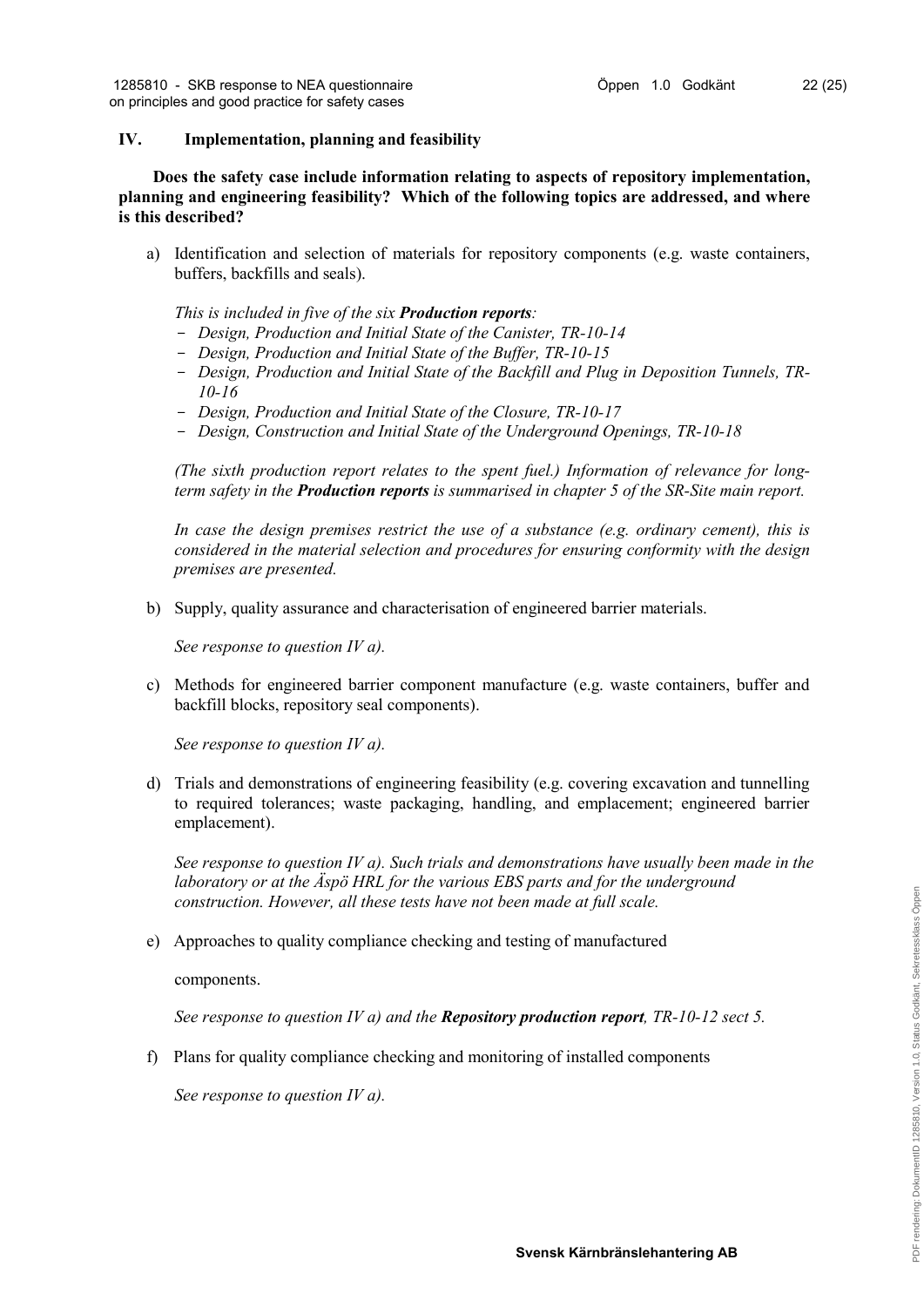g) Plans for waste and engineered barrier emplacement, including methods, sequences and timings.

*See response to question IV a).*

### **V. Arguing the case to proceed to the next development stage**

A safety case that concludes that there is sufficient confidence to justify a positive decision to proceed to the next stage of planning or implementation must provide adequate support for this conclusion.

The focus of the safety case has generally been on argumentation that the consequences (or risks) have been thoroughly assessed and are acceptable vis-à-vis the acceptance guidelines. Other complementary lines of argument are, however, also required in order to show, for example, that an appropriate site-selection process has been followed, that systematic approaches have been applied in disposal concept and repository design, that the waste and the site have been well characterised and are sufficiently well understood, and that a programme of work is in place to manage remaining uncertainties. In recent years increasing attention is being given to issues associated with implementation, feasibility, uncertainty management.

### **Which of the following are explicitly cited as complementary evidence or lines of argument to support the final conclusions or recommendations of the safety case? Where are such arguments documented?**

a) That appropriate management systems are in place to proceed to the next step in the repository development programme in a safe and secure manner.

*The plans for implementation of the quality management system are described in the Repository production report, sect 5. The plan for management of the construction of the repository, technology development and future research is described in an appendix to the licence application "Operation, management and control – construction of the final repository" (VU, in Swedish).*

b) That the relevant principles, guidelines and procedures have been adhered to in order to achieve a safe and robust system.

*In the licence application it is argued that the proposed repository system complies with applicable legal requirements and guidelines and specifically that it meets the requirements on safety. Section 15.3 of the SR-Site main report presents a demonstration of compliance with requirements on long-term safety, robustness, optimisation and best available technique.*

c) That there is sufficient confidence in the understanding of the site and the disposal concept, and that a strategy is in place for addressing and managing uncertainties<sup>2</sup>.

*Sufficient confidence in the site and the disposal concept is argued in section 15.3.6 of the SR-Site main report. Feedback to design development, to detailed site investigations and to further R&D is provided in section 15.5 – 15.7 of the main report.* 

*The stepwise approach to repository planning and implementation described in response to question I.1.g) provides the basic strategy for addressing and managing uncertainties, both with regard to design of the engineered barriers and adaptation of the repository to the host rock. The strategy for adaption of the repository to the host rock is described in the*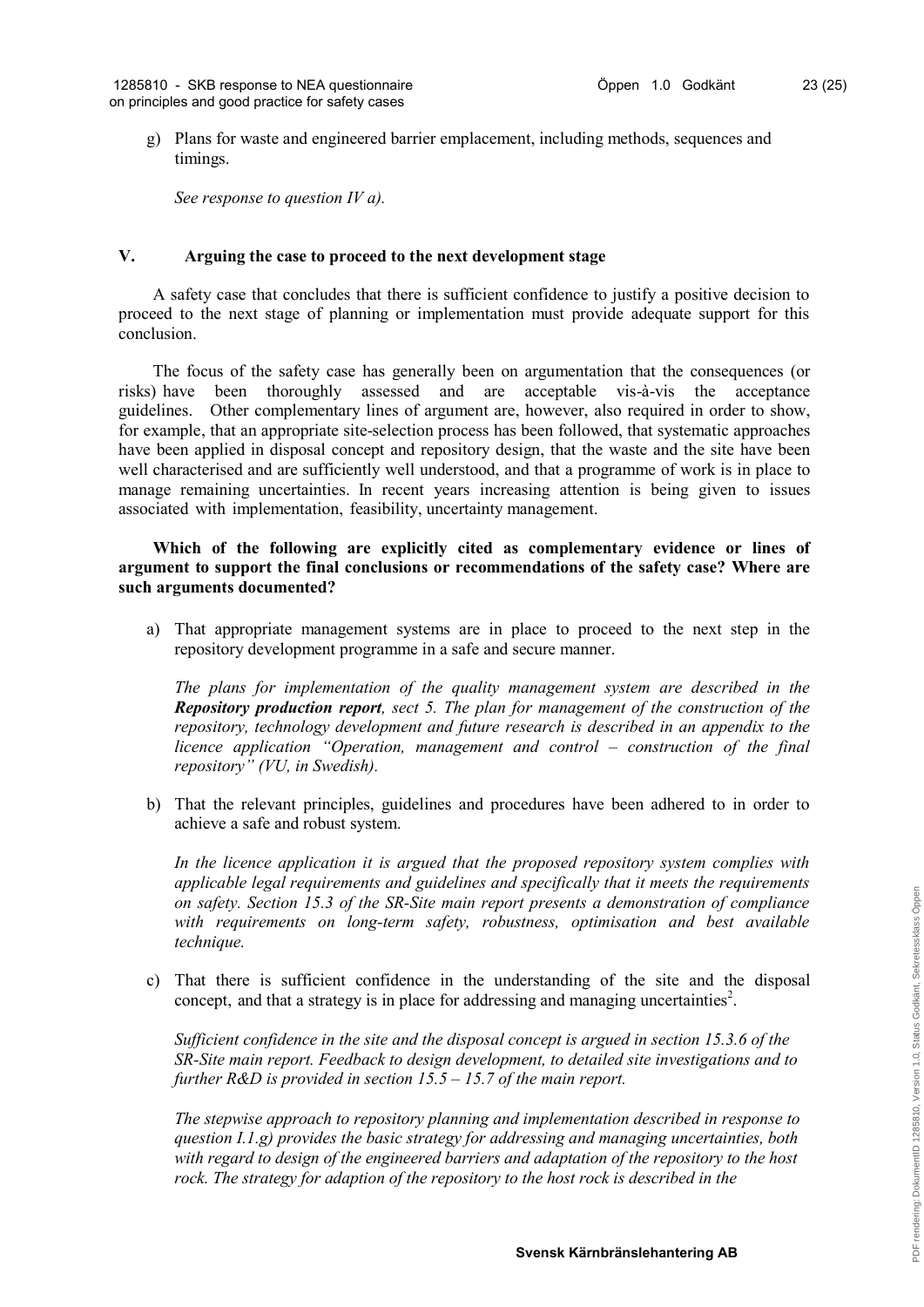*Underground openings construction report and in SR-Operations (in Swedish).*

d) That there is sufficient confidence in the assessment capability and the assessment basis, and in plans for research and development work to manage and reduce uncertainties.

*This is argued in section 15.3.6 of the SR-Site main report.* 

e) That plans for implementation of the disposal concept are feasible and have been, or will be, tested, demonstrated and verified.

*The licence application argues that the plans are feasible and that SKB has the competence and experience required to implement the disposal concept. Essential parts of the repository system have been tested at the Canister Laboratory and the Äspö Hard Rock Laboratory. Relevant results are presented in the Production reports to substantiate that the initial state can be achieved in practice. Plans for continued development are described in the RD&D programme, TR-10-63 secs 8-15.* 

f) That explicit connections have been identified between safety and the roles (safety functions) of the various barriers within the multi-barrier concept.

*The methodology followed in the SR-Site assessment is focussed on safety functions of the safety bearing features of the system. Key results related to the allocation of safety are discussed in section 15.3.2 of the SR-Site main report.*

g) That sufficient knowledge exists that provides confidence that the barriers will perform as intended and fulfil their functions.

*This is argued in section 15.3.6 of the SR-Site main report.* 

h) That all identified safety-related issues that are important for the decision under consideration at the current development stage have been addressed.

*This is argued in bullet point five of section 15.3.6 of the SR-Site main report.* 

i) That there are FEPs that would contribute to safety, but which have not been included in the quantitative safety assessment.

*There are few examples of this in the SR-Site assessment. Rather, throughout the assessment, a number of included FEPs have been treated pessimistically.*

j) That consideration has been given to all relevant data and information, together with their associated uncertainties.

*This is achieved through the systematic approach taken in the Process and Data reports, as described in chapters 7 and 9 of the SR-Site main report, respectively. It is also part of the reasoning in section 15.3.6.*

k) That all models and databases used have been adequately tested.

*This is part of the quality assurance of models and data, addressed in bullet point five of section 15.3.6 of the SR-Site main report.*